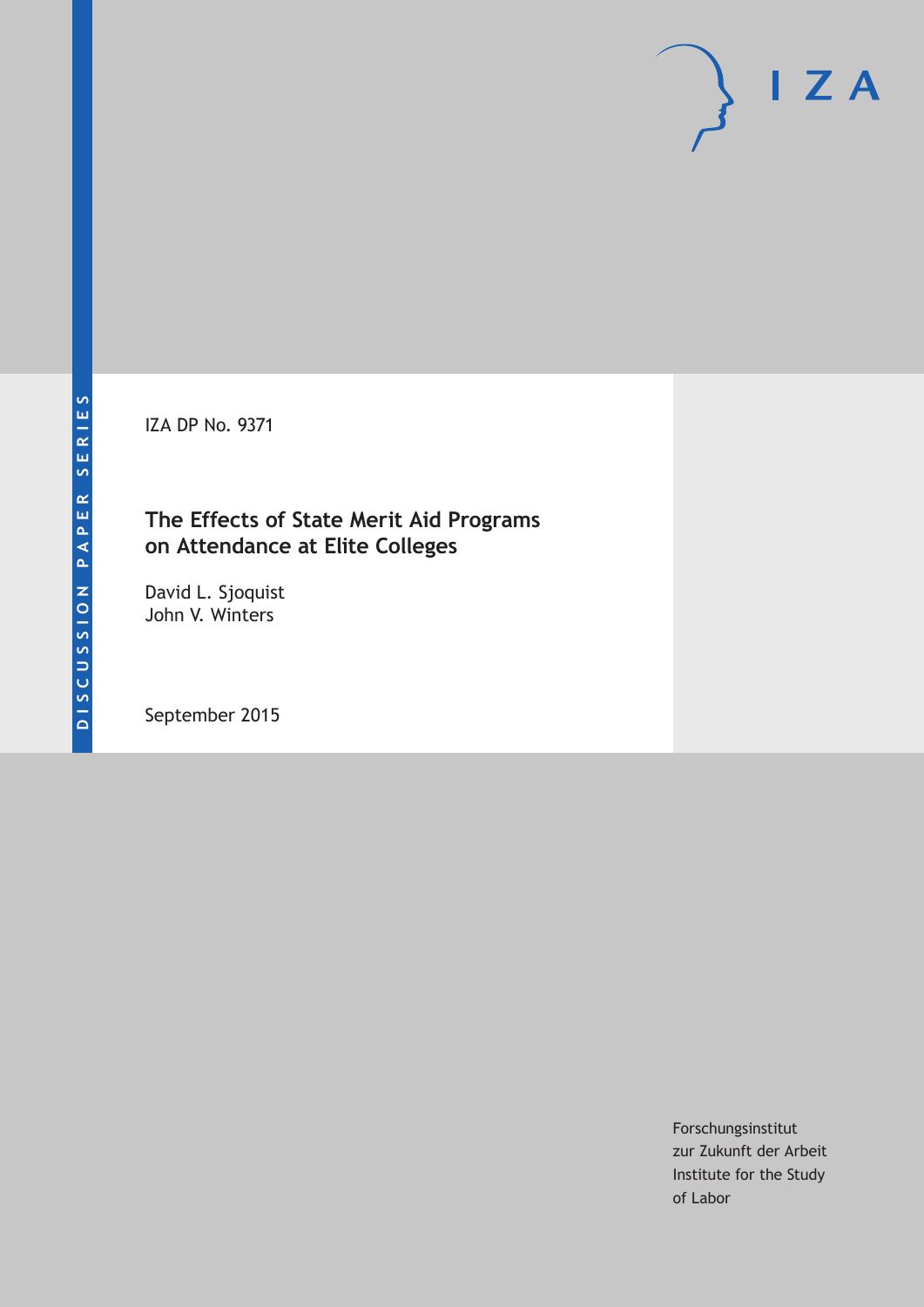# **The Effects of State Merit Aid Programs on Attendance at Elite Colleges**

### **David L. Sjoquist**

*Georgia State University* 

### **John V. Winters**

*Oklahoma State University and IZA* 

Discussion Paper No. 9371 September 2015

IZA

P.O. Box 7240 53072 Bonn **Germany** 

Phone: +49-228-3894-0 Fax: +49-228-3894-180 E-mail: iza@iza.org

Any opinions expressed here are those of the author(s) and not those of IZA. Research published in this series may include views on policy, but the institute itself takes no institutional policy positions. The IZA research network is committed to the IZA Guiding Principles of Research Integrity.

The Institute for the Study of Labor (IZA) in Bonn is a local and virtual international research center and a place of communication between science, politics and business. IZA is an independent nonprofit organization supported by Deutsche Post Foundation. The center is associated with the University of Bonn and offers a stimulating research environment through its international network, workshops and conferences, data service, project support, research visits and doctoral program. IZA engages in (i) original and internationally competitive research in all fields of labor economics, (ii) development of policy concepts, and (iii) dissemination of research results and concepts to the interested public.

IZA Discussion Papers often represent preliminary work and are circulated to encourage discussion. Citation of such a paper should account for its provisional character. A revised version may be available directly from the author.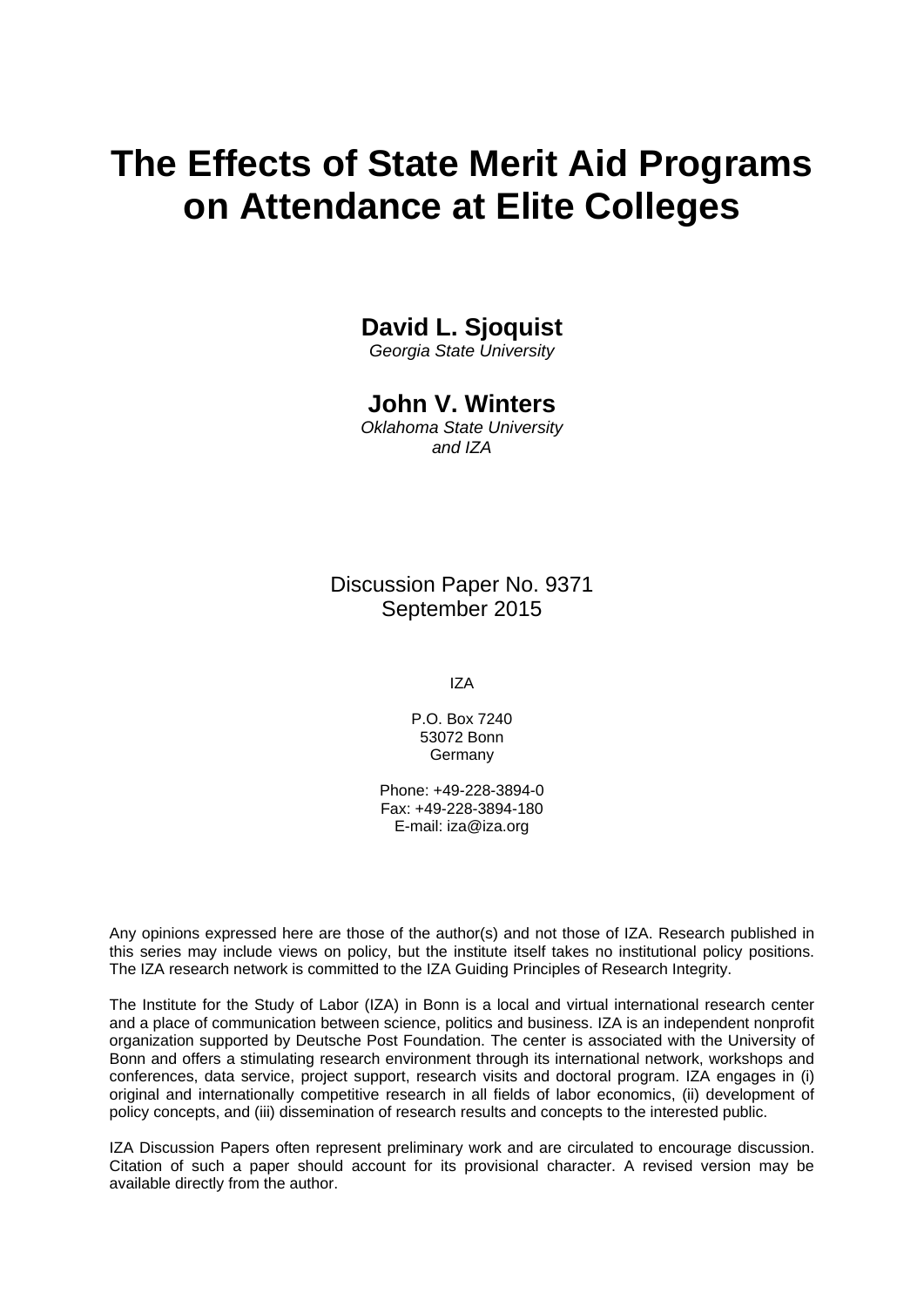IZA Discussion Paper No. 9371 September 2015

# **ABSTRACT**

# **The Effects of State Merit Aid Programs on Attendance at Elite Colleges\***

State merit aid programs have been found to reduce the likelihood that students attend college out-of-state. Using the *U.S. News & World Report* rankings of colleges and universities to measure college quality and Integrated Postsecondary Education Data System data to measure enrollment, we explore how this reduction in out-of-state enrollment differs by the academic quality of the institution. Our results suggest that state merit aid programs do not reduce the likelihood that a student attends a top ranked school, but that these programs do reduce the likelihood of enrolling at less prestigious out-of-state schools, with generally larger effects the lower the ranking of the schools.

JEL Classification: H31, I22, J24

Keywords: merit aid, college choice, college quality, elite colleges

Corresponding author:

 $\overline{\phantom{a}}$ 

John V. Winters Oklahoma State University 331 Business Building Stillwater, OK 74078-4011 USA E-mail: jvwinte@okstate.edu

<sup>\*</sup> The authors thank Rajashri Chakrabarti and Joydeep Roy for helpful comments. All errors, omissions, or opinions are solely the responsibility of the authors.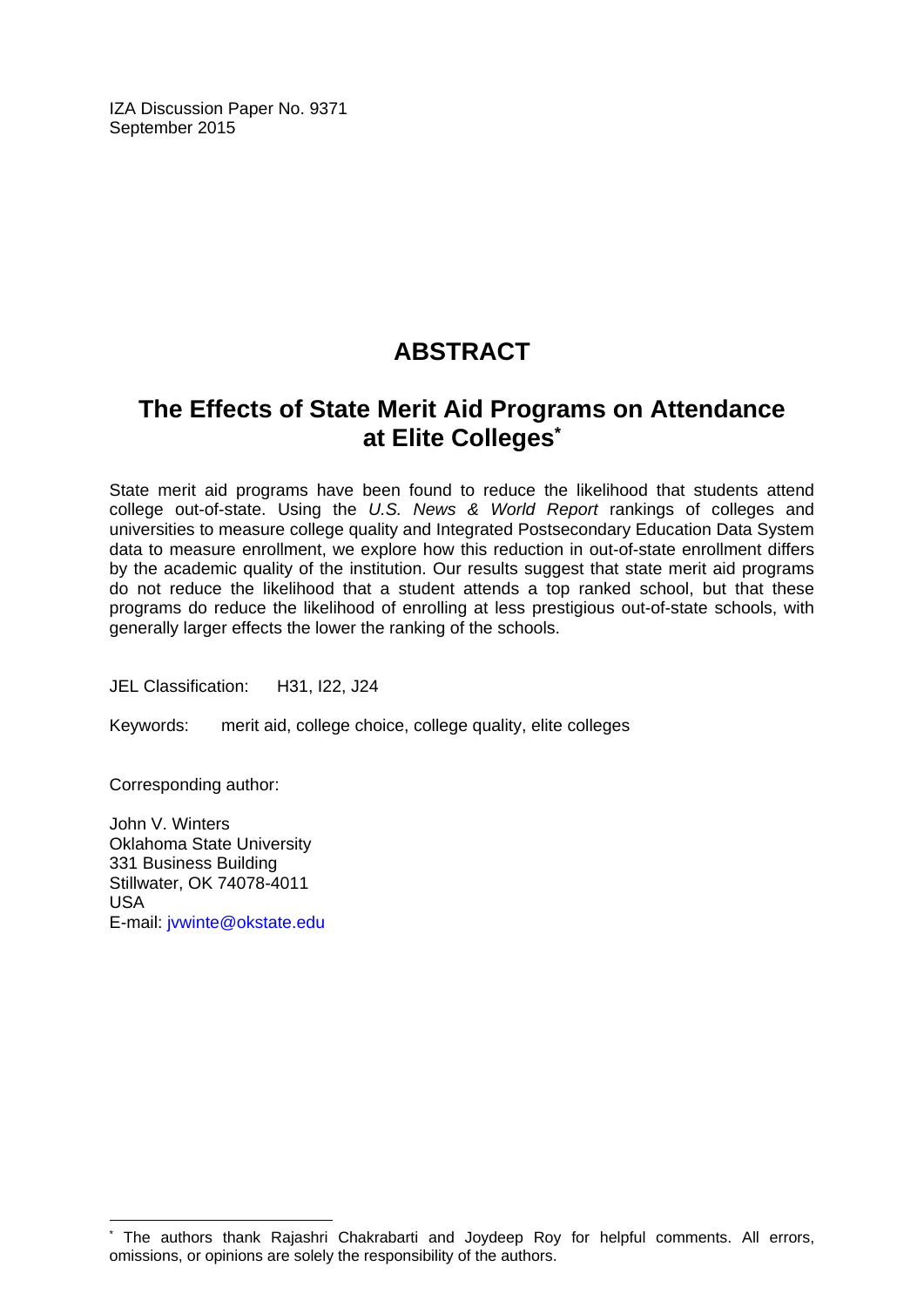#### **1. Introduction**

 $\overline{a}$ 

Over the past 10 years a substantial number of papers have been published that explore the various effects of state funded student merit aid programs.<sup>1</sup> One of the early findings of this research is that merit aid reduces the probability that a student goes to college out-of-state. A question of interest and policy relevance is where these students would have gone to college in the absence of the merit aid program. A related stream of research has examined the determinants of college enrollment choices more generally, with enrollment at elite institutions receiving special attention, likely because, as we discuss below, of the considerable benefits to a student from attending an elite school and the important societal role that elite institutions play in educating some of the nation's greatest young minds. In this paper, we examine the effects of state merit-based student financial aid programs on out-of-state enrollment, looking separately at different sets of colleges and universities that vary in their level of prestige. Specifically, we consider whether out-of-state enrollment at elite institutions responds differently to state merit aid programs than enrollment at less prestigious schools. Despite the importance of this issue, it has received very little attention in previous research, and thus our research fills an important gap in the research literature. We also contribute to the broader literature on college choice.

There are a few articles that provide estimates of the number of students who go to college in-state rather than out-of-state due to merit aid; see Dynarski (2000), Cornwell et al. (2006), Zhang and Ness (2010), and Orsuwan and Heck (2009).<sup>2</sup> Knowing where students would

<sup>1</sup> Dynarski (2004) provides a discussion of how state-funded merit aid programs work. In general, merit aid is restricted to in-state students with a B or better GPA. The size of the aid ranges across states from a few hundred dollars to full tuition.

 $2$  Dynarski (2000) conducted one of the first studies of the implications of student merit aid programs on enrollment profiles, focusing on Georgia's HOPE Scholarship program. To provide some notion of the size of the effect of HOPE on out-of-state enrollment, she considers two- and four-year colleges in states that border Georgia, and finds that in 1992 (pre-HOPE) 5,000 Georgian freshmen attended college in those states, while in 1998 (post-HOPE) that number had fallen to 4,500. Cornwell et al. (2006) consider the same issue and find that Georgia's HOPE Scholarship program reduced the number of Georgians that go to an out-of-state four-year school by 560. Zhang and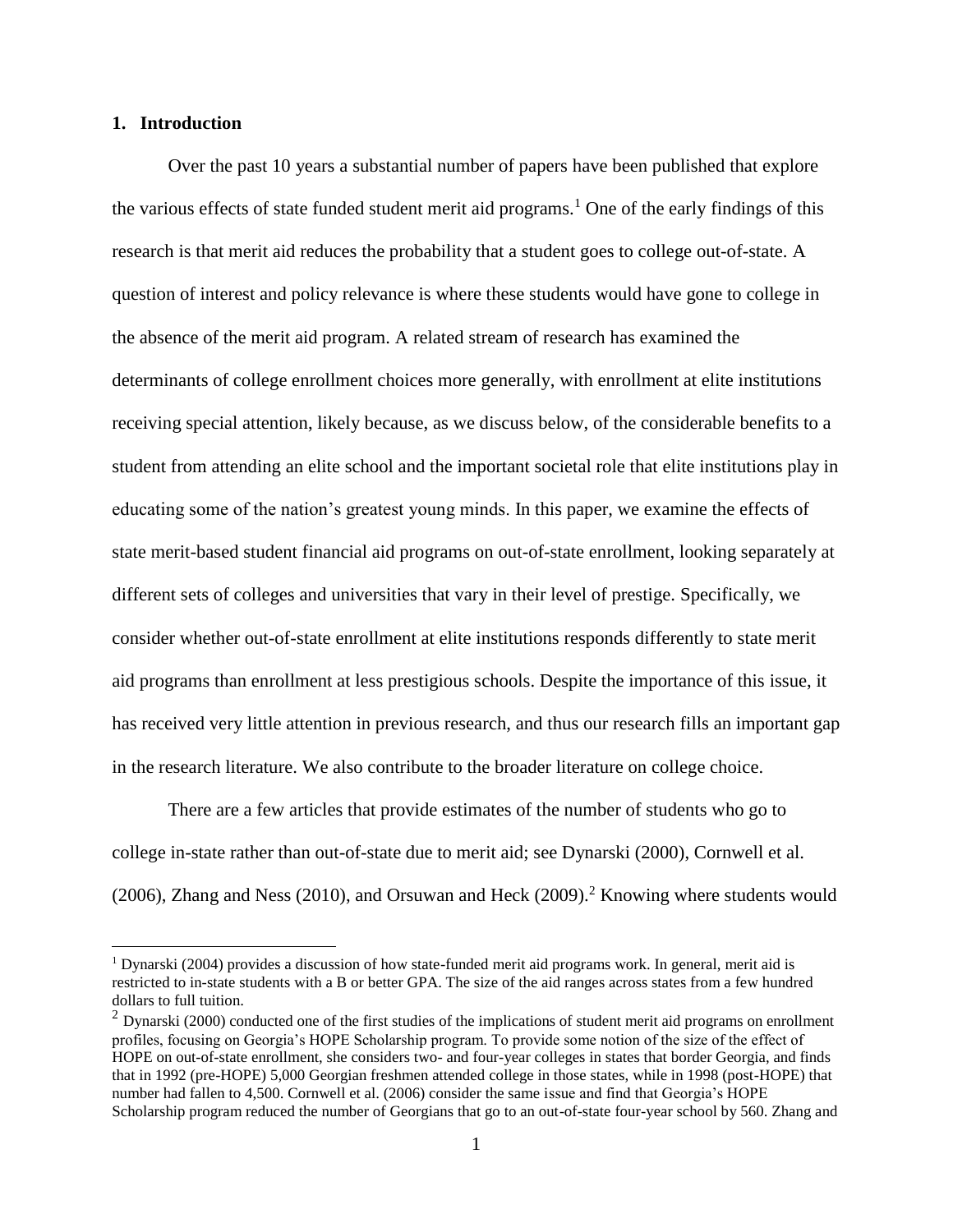have gone without merit aid is of considerable importance but much less explored. Goodman (2008) finds that the Massachusetts' Adams Scholarship merit aid program induced six percent of eligible students to switch from four-year private colleges to four-year public colleges. Goodman also explores heterogeneous effects by standardized test score percentiles and finds that the effect of merit aid on in-state public enrollment diminishes as ability increases and is statistically insignificant for students above the 90<sup>th</sup> percentile. Cohodes and Goodman (2014) further examine the effect of the Adams Scholarship on college switching and find that roughly half of such switches were to lower quality schools and that this reduction in college quality harmed students. However, Chakrabarti and Roy (2013) examine effects of Georgia's HOPE Scholarship and find that HOPE made students from Georgia overall more likely to attend more selective colleges.<sup>3</sup>

Of course, there are important differences between Massachusetts and Georgia and their merit aid programs. Georgia's HOPE Scholarship is a large program that until recently covered full tuition and fees at in-state institutions and was awarded very broadly; for example, in 1995- 1996 HOPE was awarded to 70 percent of incoming freshmen at Georgia public colleges and universities (Sjoquist and Winters 2013). Massachusetts' Adams Scholarship covers in-state tuition but not fees which are more substantial than tuition at Massachusetts public colleges and

Ness (2010) use IPEDS data to estimate the effect of student merit aid on college enrollment in 10 states. In particular, they estimate that merit aid programs reduced out-of-state enrollment by nearly 9 percent, but with substantial differences across states. Orsuwan and Heck (2009) also use IPEDS data and consider the effect on student out-migration for all states that adopted merit aid programs. They find that the percentage of students going to college out-of-state was increasing prior to the adoption of merit aid but began to decline upon the adoption of merit aid; they do not provide any summary measure of the percentage change in the number of students going to college out-of-state. Other studies examining the effects of merit aid on in-state/out-of-state college enrollment include Binder and Ganderton (2004), Farrell and Kienzl (2009), and Hawley and Rork (2013).

<sup>&</sup>lt;sup>3</sup> Their overall estimates include students switching from one in-state college to another and from out-of-state colleges to in-state colleges. However, their focus is to examine separate effects on in-state and out-of-state college enrollment. They find that Georgia resident freshmen enrolling in-state attended more selective schools post-HOPE and Georgia freshmen enrolling out-of-state also attended more selective schools post-HOPE.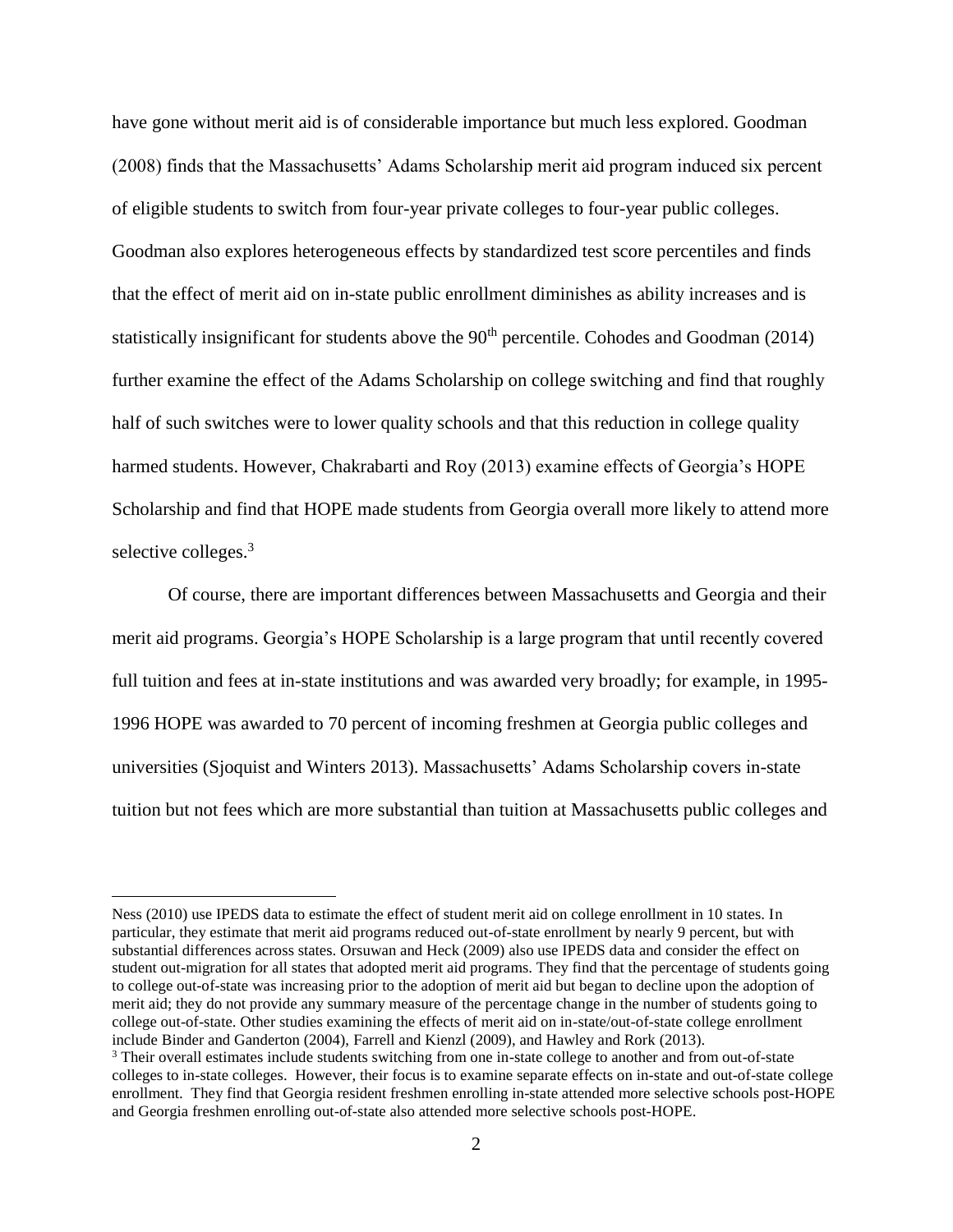universities; the Adams Scholarship is also much more selectively targeted to a narrower group of high ability students. Finally, the public and private higher education options and pre-merit program enrollment patterns in the two states differ, with Massachusetts having a higher percentage of students enrolled at private colleges and universities, both in-state and out-of-state.

For many state merit aid programs, keeping the state's "best and brightest" high school graduates in-state for college is an important goal. Thus, it is of interest to know if a merit aid program attracts the very best of the state's students to stay in-state or those who just marginally quality for merit aid. With the exception of Goodman (2008), Cohodes and Goodman (2014), and Chakrabarti and Roy (2013) studies of the effects of merit aid on out-of-state enrollment have been unable to say much about the academic ability of the students who stay in-state for merit aid, other than that they qualify for merit aid. While it is not feasible to identify which instate students would have gone to college out-of-state in the absence of merit aid, we can consider the change due to merit aid in out-of-state enrollment by the academic quality of the college. To the extent that students' academic ability is correlated with the academic quality of the college attended, we can infer something about the academic quality of the students by measuring how the change in enrollment differs by the academic quality of the college. In particular, we consider how enrollment of a state's students in elite colleges changes as a result of the adoption of a merit aid program.

A further concern regarding the effect of merit aid on college choice is that if students shift from out-of-state colleges that are of high academic quality to in-state schools that are of lower quality, the students' future earnings could suffer. Hoekstra (2009) finds that attending the most selective state university causes earnings to be approximately 20 percent higher for white men. Brewer, Eide and Ehrenberg (1999), Eide, Brewer and Ehrenberg (1998), Hoxby (1998),

3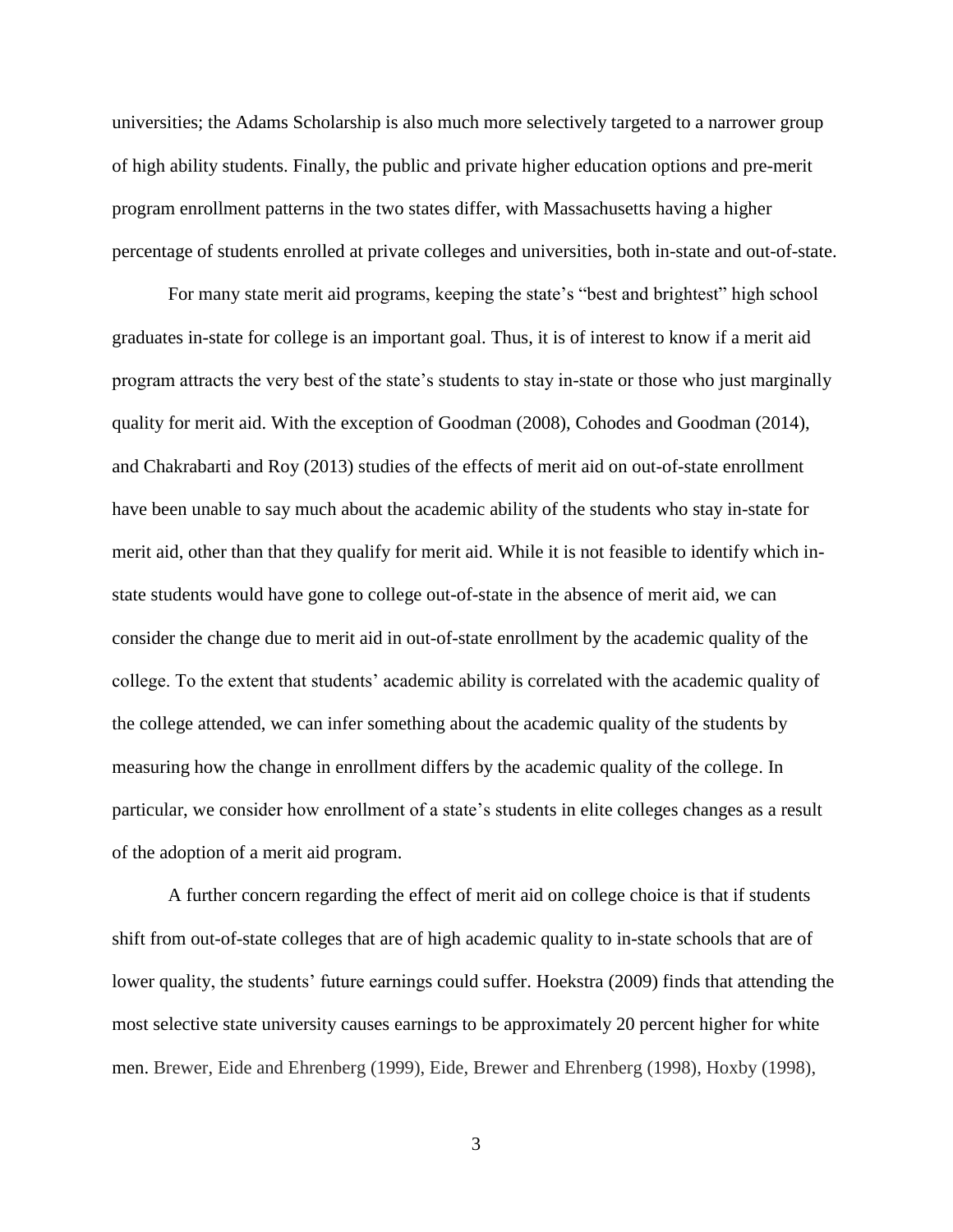Hoxby and Long (1999), and Long (2008, 2010) obtain similar results for attendance at other elite institutions, although Dale and Krueger (2002) find effects from attending a higher tuition institution but not a more selective one. Other benefits of attending an elite college have also been identified; see Hurwitz (2012) for a discussion. Furthermore, there may be societal benefits from having highly talented students educated at elite institutions and then become leaders in science, business, and government.

We investigate how out-of-state enrollment in elite and in non-elite colleges changes as a result of state merit aid programs. We use *U.S. News & World Report* (*USNWR*) rankings of colleges and universities to measure college quality and Integrated Postsecondary Education Data System (IPEDS) data to measure enrollment at each institution by state of residence. We are especially interested in effects of merit aid on enrollment at the very top colleges and universities, which has not been explicitly considered in previous research. Our analysis also differs from Goodman (2008), Cohodes and Goodman (2014), and Chakrabarti and Roy (2013) by examining nine states with relatively large and generous merit aid programs rather than just one merit aid program. We find that merit aid significantly reduced the likelihood of enrolling at less prestigious out-of-state schools. However, our results suggest that state merit aid programs do not reduce the likelihood that a student attends a top ranked school. This is a new result in this small but important literature and has considerable implications.

The remainder of the paper proceeds as follows. In the next section we present a simple conceptual framework for our analysis. Section 3 discusses the *U.S. News & World Report* college ranking, including a discussion of the studies that show that students (and which students) use *USNWR* rankings. Section 4 discusses our empirical approach and describes the

4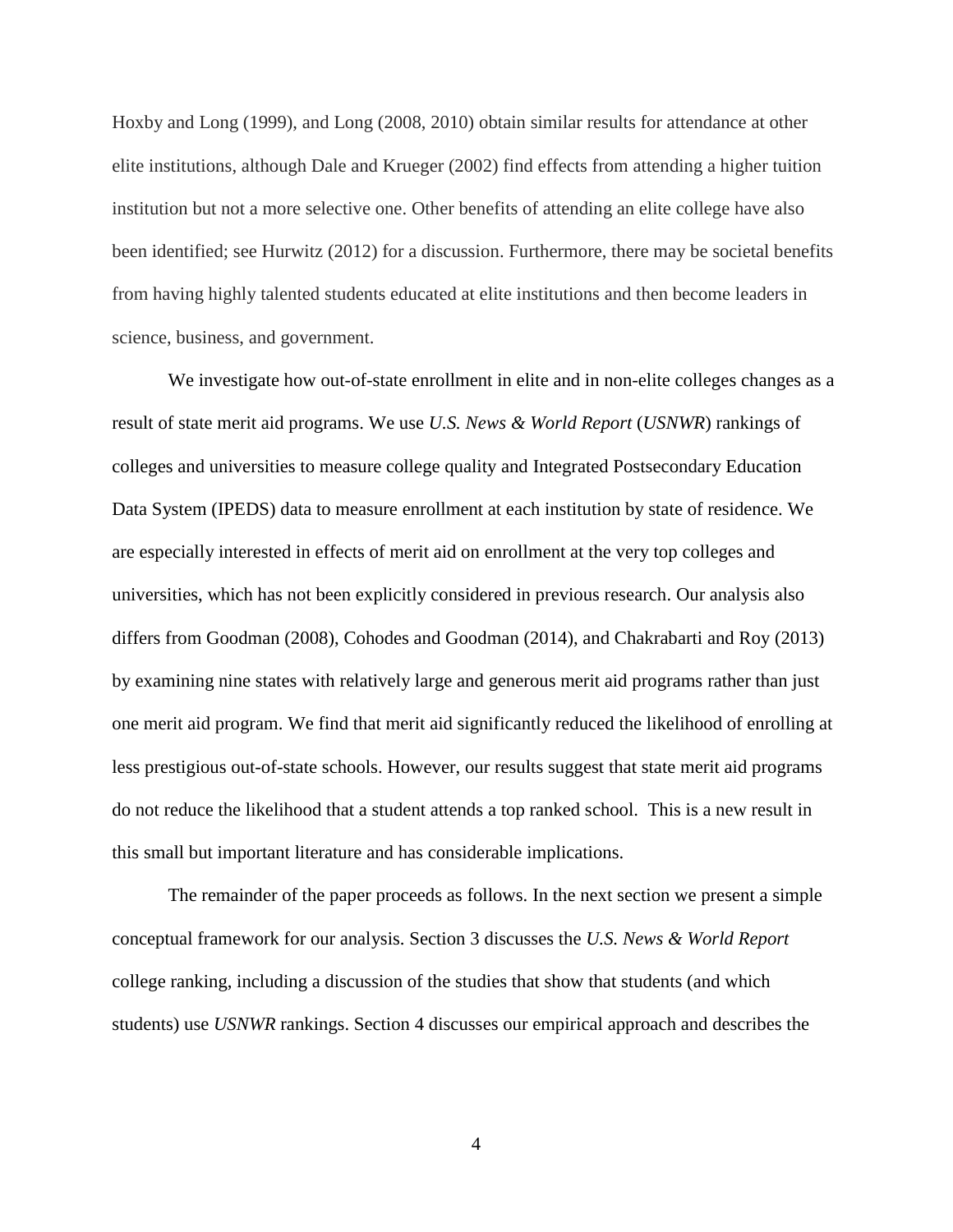data we use, while Section 5 contains the results. A summary and conclusion section completes the paper.

#### **2. Conceptual Framework**

 $\overline{a}$ 

The bulk of the research on college enrollment focuses on the effect of tuition and student aid on aggregate enrollment rates or on the probability that a high school graduate attends college; see Heller (1997) and Ehrenberg (2004) for reviews of the literature. Additional research addresses the choice of which college to attend, which is relevant to our analysis. Fuller, Manski and Wise (1982), building off the work of Kohn, Manski, and Mundel (1976), provide one of the earliest studies of college choice.<sup>4</sup> Their framework, which is the standard framework for this literature, views a high school graduate as choosing from among a set of schooling and nonschooling options, where choice depends on factors such as tuition, scholarships, living expenses, the opportunity cost of schooling, college quality and student academic ability. While there are empirical studies of matriculation at specific colleges, for example Curs and Singell (2002), there are very few studies that consider student choices from among a large number of colleges. Besides Fuller, Manski, and Wise (1982), studies that explore the choice across multiple colleges were conducted by Weiler (1996) and Avery and Hoxby (2004), both of which focus on high ability students, and Long (2004), who explores how the importance of factors such as distance, tuition, and college quality have changed over time. As Nurnberg, Schapiro, and Zimmerman (2012) note, the literature is sparse; see Long (2007) for a review of this literature.

<sup>4</sup> Manski and Wise (1983) provide a more extensive discussion of college choice, but the empirical analysis is the same as Fuller, Manski and Wise (1982).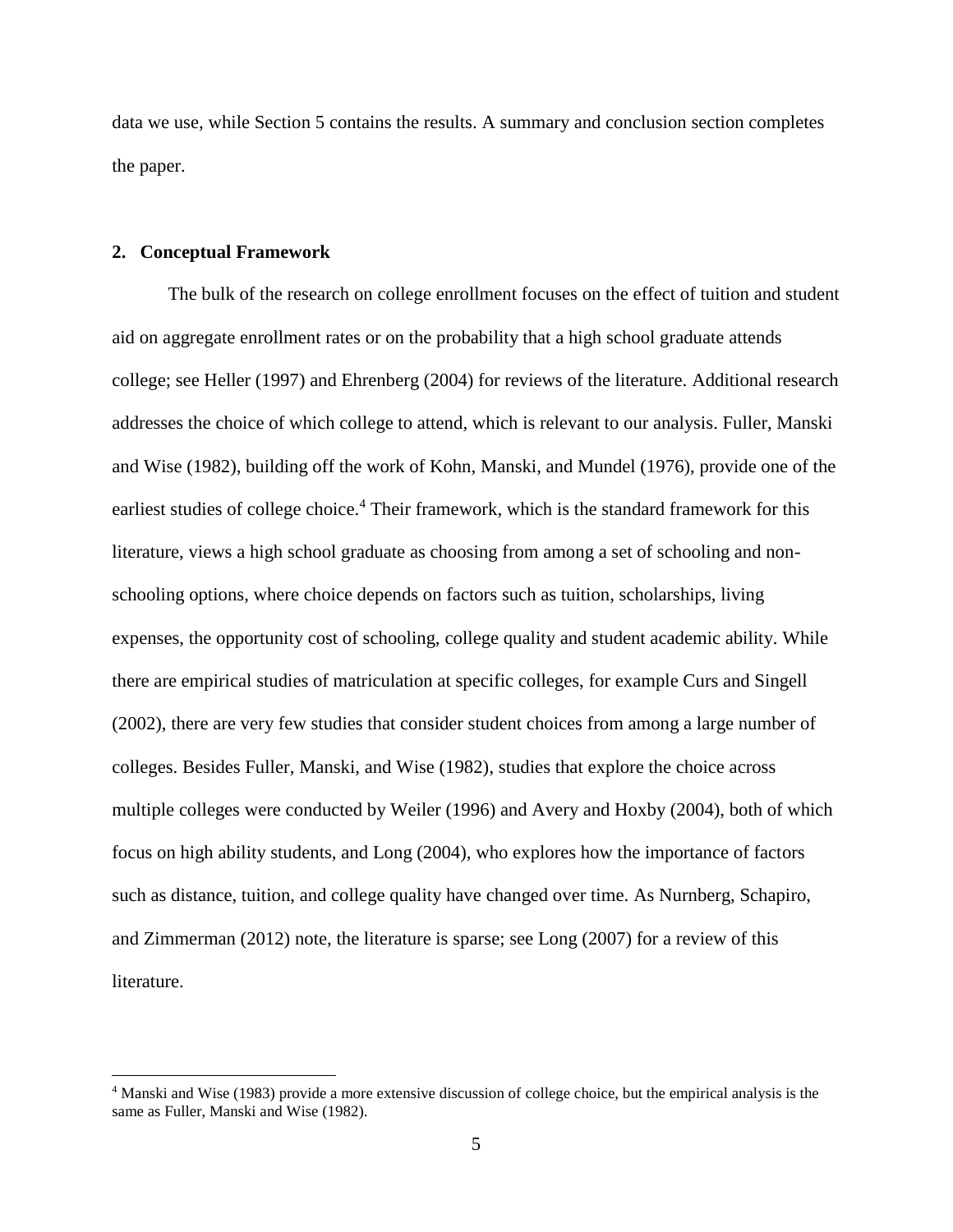The following is a simple framework, influenced by the college choice literature, in which to cast our empirical work; Jacob, McCall and Stange (2013) provide a more formal or rigorous framework. Consider a student who is choosing between two colleges, denoted by *C<sup>I</sup>* and *CO*, where *C<sup>I</sup>* represents an in-state school and *C<sup>O</sup>* an out-of-state college. We assume the colleges charge different prices (i.e., tuition and other fees net of financial aid), denoted by *T<sup>I</sup>* and *TO*, and differ in the set of attributes provided. These attributes include the academic quality of the college, the types of majors offered, consumption amenities such as spending on student activities, sports, and housing, the nature of the social life, etc. For the moment assume that the set of attributes can be represented by a one-dimensional variable denoted  $A_i$ ,  $j = I$ , O. Assume that  $T_I < T_O$  and  $A_I < A_O$ , in other words, the price of attributes is increasing. The student is assumed to choose the college that maximizes a preference function denoted  $F(A_j, T_j)$ , where  $F^2 > 0$  and  $F^2 < 0$ .

Consider a student who, given prices and attributes, chooses *CO*, the out-of-state college. Suppose now that *T<sup>I</sup>* decreases due to the availability of a new merit-based student aid program. Under what conditions will the student now prefer *C<sup>I</sup>* rather than *CO*?

Whether  $C_I$  now becomes the preferred school depends on the student's substitutability between *T* and *A*, and the difference in  $A_I$  and  $A_O$  relative to the change in  $T_I$ . Given the substitutability, the smaller the difference between  $A_I$  and  $A_O$ , the more likely it is that the reduction in  $T_I$  will be sufficient for  $F(A_I, T_I)$  to exceed  $F(A_O, T_O)$ , and thus that the student would attend college in state in the presence of the merit-based aid program. The greater the difference between  $A_I$  and  $A_O$ , the less likely it would be that the student's preferred college would change for a given change in *TI*. The greater the substitutability, the smaller the difference between  $A_I$  and  $A_O$  has to be in order for the student to prefer  $C_I$  as result of the new aid program.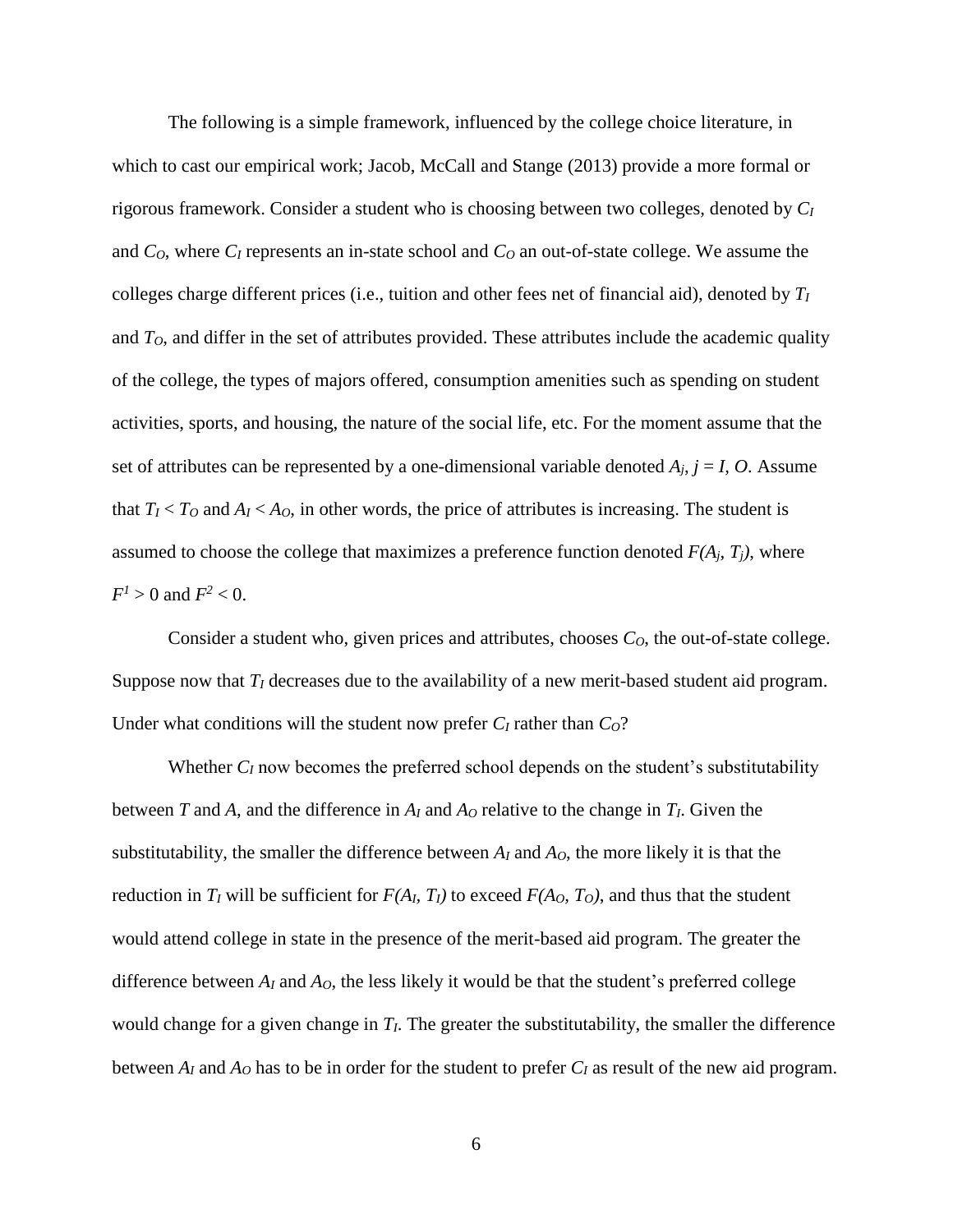There are many characteristics of a college that a student might value, but for simplicity consider two categories of characteristics, namely consumption amenities and academic quality. 5 Consumption amenities include such things as ready access to ski slopes, strong athletic programs that win national titles, student activity programs, etc. Colleges differ in the extent to which they provide consumption amenities (Jacob, McCall and Stange 2013).

We assume that students differ in the relative value they place on consumption amenities and academic quality.<sup>6</sup> This assumption is consistent with Jacob, McCall and Stange (2013), who estimate a discrete choice model in which students care about net price, academic quality, consumption amenities, proximity, and peer composition, and find significant heterogeneity of preferences across students.

Consider a student who is of high academic ability and who places a high value on academic quality relative to consumption amenities.<sup>7</sup> Suppose that for this student  $C<sub>Q</sub>$  is one of the relatively small number of "elite" colleges and universities that offer a very high quality academic experience. Most states do not have an elite public college or university, and most merit aid programs do not extend merit aid eligibility to students in private in-state schools (or at least not the same level of aid as for public institutions). Thus, *C<sup>I</sup>* for this student will be a college with a relatively lower academic quality. Thus, for this student we expect that the difference between  $A_I$  and  $A_O$  will be large, so that a small change in  $T_I$  will be insufficient to cause the student to now prefer *C<sup>I</sup>* to *CO*. Furthermore, if tuition at an elite school is high, the fact that the student chooses to attend the elite school suggests that he places great weight on quality.

<sup>5</sup> Weiler (1996) finds that non-financial characteristics of colleges are highly significant determinants of college choice, and that students weigh non-academic and academic characteristics about the same.

<sup>6</sup> Fuller, Manski and Wise (1982) find that students prefer a college with an academic quality similar to the student's academic ability.

 $\frac{7}{2}$  Long (2004) finds that for high ability students, the effect of a college's academic quality on college choice is twice as large as for other students.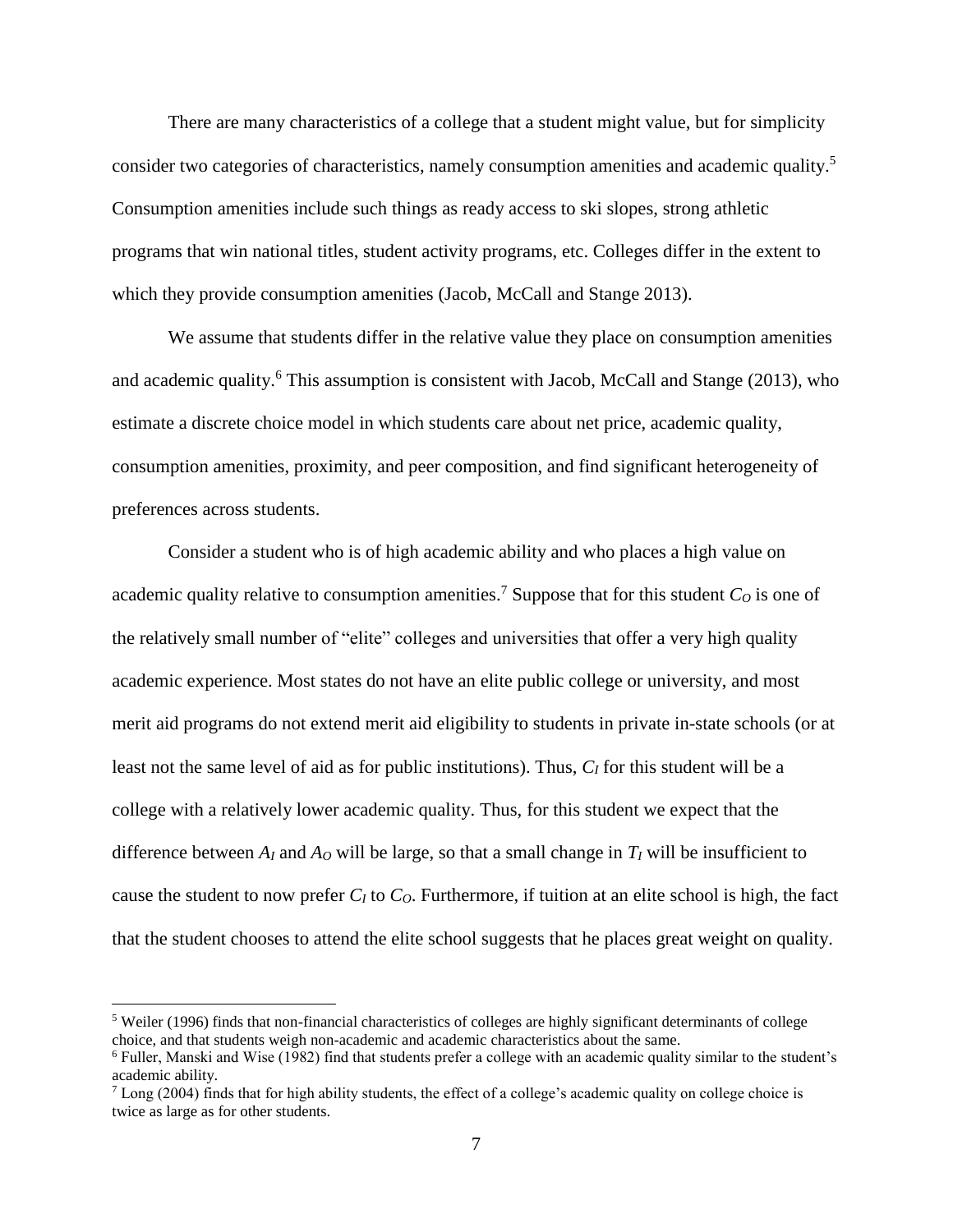This is consistent with Jacob, McCall, and Stange (2013), who find that high achieving students have a greater willingness to pay for academic quality, and Long (2004); see also McDuff (2007) and Alter and Reback (2014). Thus, we do not expect that a new merit aid program would cause a student to switch from an elite out-of-state college to an in-state school.

If *C<sup>O</sup>* provides a lower academic quality, it seems reasonable to assume that there would be in-state colleges with similar academic quality. Thus for students attending a lower academic quality out-of-state school, we expect that a decrease in  $T_I$  will be sufficient to cause at least some of these students to change their preferred school from  $C<sub>O</sub>$  to  $C<sub>I</sub>$ .

Consider now students who place a relatively higher value on consumption amenities. We assume that colleges compete for such students and offer a set of consumption amenities that attract their desired student body. Jacob, McCall and Stange (2013) note that there is substantial heterogeneity across colleges in their emphasis on consumption amenities and attribute this to heterogeneity on the demand side. Given the large number of colleges, we hypothesize that the willingness to pay for  $A_{\mathcal{O}}$  over  $A_{\mathcal{I}}$  for many students is not much larger than the pre-merit difference in *T<sup>O</sup>* and *TI*. Thus, we expect that a new merit aid program would cause several of the students who chose an out-of-state school because of these consumption amenities to switch from an out-of-state to an in-state college. Of course, an out-of-state college could offer a very unique consumption amenity that certain students highly desire so that a reduction in *T<sup>I</sup>* would be insufficient to cause the student's choice of college to change.

#### **3.** *U.S. News & World Report* **College Rankings**

To measure the quality of colleges we use the *U.S. News & World Report* ranking of colleges. As discussed below, we use the rankings released in 1990 (*U.S. News & World Report*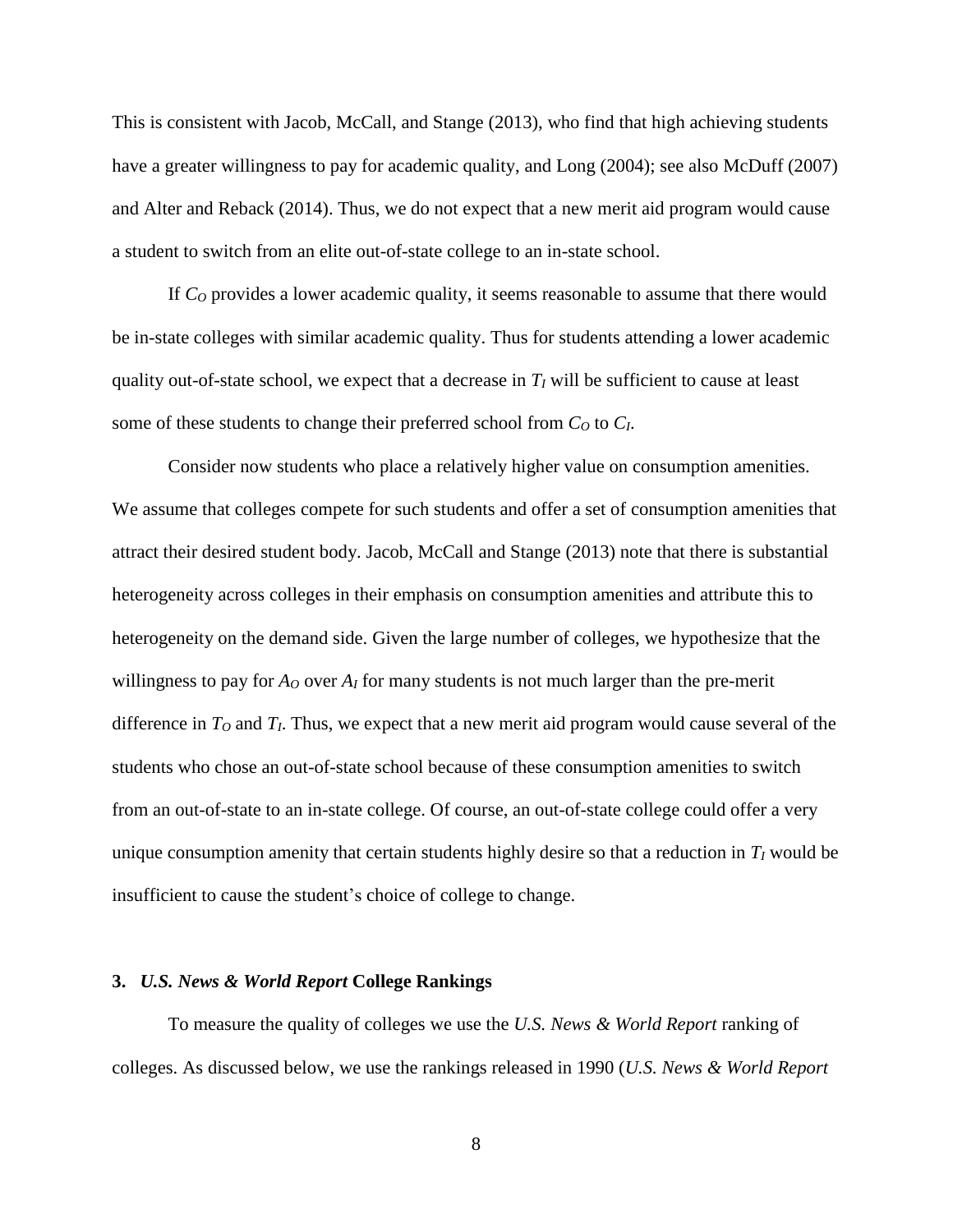October 1990). As background we note that the factors used to construct the index, and thus the ranking for 1990, are:

- The selectivity of the student body as measured by: the acceptance rate; the percentage of acceptances enrolled; high school class standing; and the combined SAT or composite ACT scores.
- The degree to which the school financially supports a high-quality, full-time faculty as measured by: the ratio of full-time students to full-time faculty; the percentage of full-time faculty with doctorates; the percentage of faculty with part-time status; and average salary for tenured full professors.
- The overall financial resources as measured by total educational and general expenditures divided by total enrollment.
- Student satisfaction as measured by the percentage of 1982 to 1984 freshmen who graduated within five years.

There is a vast literature that criticizes college rankings in general and the *USNWR* ranking in particular; see Webster (2001) for a list of references that address these criticisms. Concern is expressed that the rankings may not measure the quality of the education obtained by students, that the factors are subject to manipulation, and that the weights for the various factors are arbitrary and that small changes in the weights can lead to significant changes in rankings. Ehrenberg (2005) discusses the many ways that colleges try to influence the ranking but that do not represent improvements in academic quality. For example, schools increasingly publicize their achievements to improve their score on academic reputation or take steps to increase the application pool so that the acceptance rates are lower. There are also reports that colleges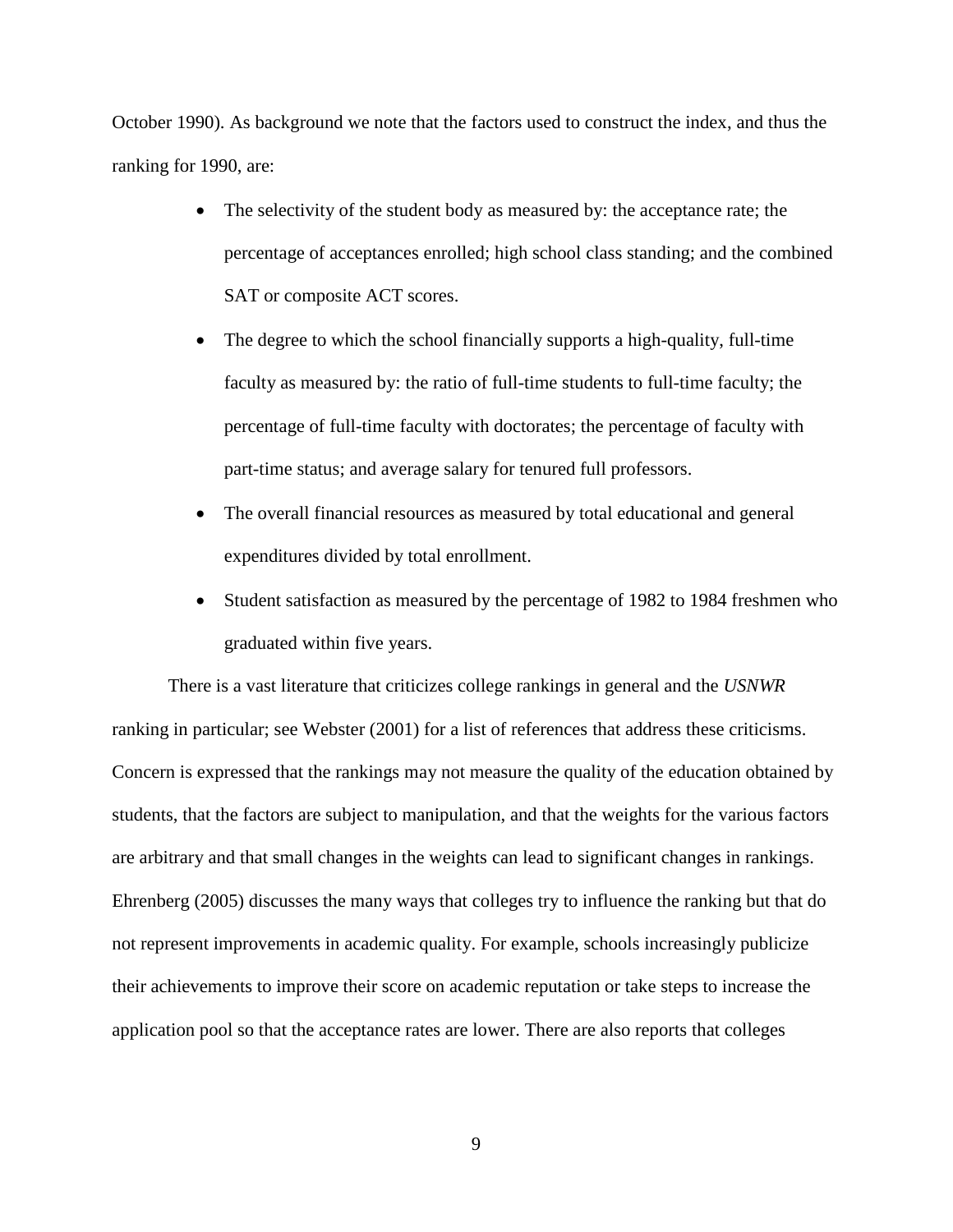misreport information; in 2012, Emory University reported that it had supplied false information to *USNWR* for more than a decade (Morse 2012).

The advantage of the *USNWR* ranking is that it combines substantial information into a single rank which proxies for the quality of the school. Despite the criticism of the factors used in the *USNWR* ranking, as Ehrenberg (2005) points out, most of the factors that are used in *USNWR* rankings are pieces of information that colleges actually include in their promotional materials.<sup>8</sup>

*USNWR* changes its methodology from time to time, and colleges do change over time, so we would expect some changes in the rankings over time. While the rankings among at least the top ranked colleges do change from year to year, they do not change a lot. In 1990, *USNWR* ranked the top 25 national universities. Comparing the 1990 rankings to the 2015 rankings for national universities, we found that of the top 25 national universities as of 1990, 6 increased their rank by more than 5 places and 5 decreased their rank by more than 5 places (including those who fell out of the top 25), but that no school moved more than 10 places. Of the 25 schools in the 1990 rankings, 22 were in the top 25 in 2015. So, while there are changes over time, the changes from year-to-year are small.

The *USNWR* ranking is consistent with an alternative ranking using an entirely different methodology. Avery, Glickman, Hoxby and Metrick (2013) construct a ranking of undergraduate programs using an algorithm that relies on the choices students make among the schools to which they were accepted. We compared the top 25 universities on their list to the top 25 in the *USNWR* for 2004. Of the top 25 universities in the Avery et al. list, 21 are in the top 25 in the *USNWR* list.

<sup>8</sup> Webster (2001) conducted a principal component analysis of the *USNWR* rankings and concluded that the most significant ranking criterion is the average SAT score.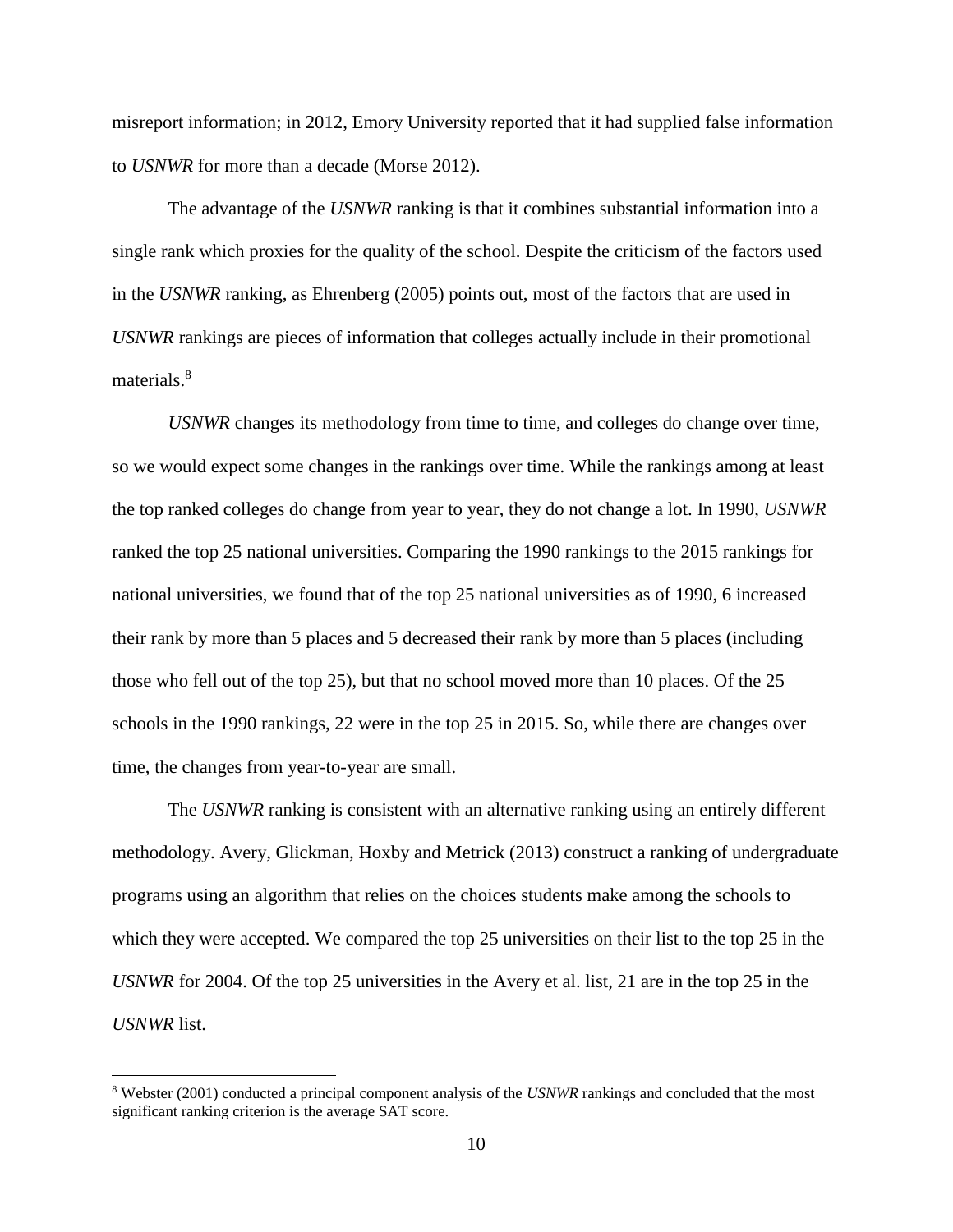There is evidence that the *USNWR* rankings are perceived as an indicator of quality. First, the *USNWR* issue containing college rankings is the magazine's best-selling issue and has become the "gold standard" of the college-ranking business (Ehrenberg 2005). The rankings are used in studies as a proxy for quality or reputation (see citations to relevant studies in Griffin and Rask (2007)).

Second, there are surveys that suggest that students consider college rankings in making their college choice. McDonough et al. (1998) used the Cooperative Institutional Research Program's 1995 Freshmen Survey to explore how important college "ratings in national magazines" were to the choice of college. The authors report that high-achieving students are much more likely to respond that the ratings are very important. Similarly, Machung (1998) cites the finding of a survey conducted by the Art and Science Group that found that two-thirds of parents of high-achieving, college-bound seniors felt the *USNWR* rankings to be "very helpful" in evaluating a college's quality; see also Chang and Osborn (2005). Clayton (2013) reviews the literature on the influence of college rankings on students' choice process and concludes that the literature supports the conclusion that rankings are more influential with students of high academic ability.

Third, there are studies that find that the rankings do in fact affect the choice of college; see Hazelkorn (2015) for a list of such studies. Monks and Ehrenberg (1999) explore the effects of changes in *USNWR* rankings on admission rates, acceptance rates, average SAT scores of the freshman classes, and tuition and financial aid policies. They use a set of highly ranked national universities and liberal arts colleges for the entering classes of the 1988/89 to 1998/99 academic years and prior year's fall *USNWR* rankings. They find that a less favorable rank leads an institution to accept a greater percentage of its applicants, that a smaller percentage of its

11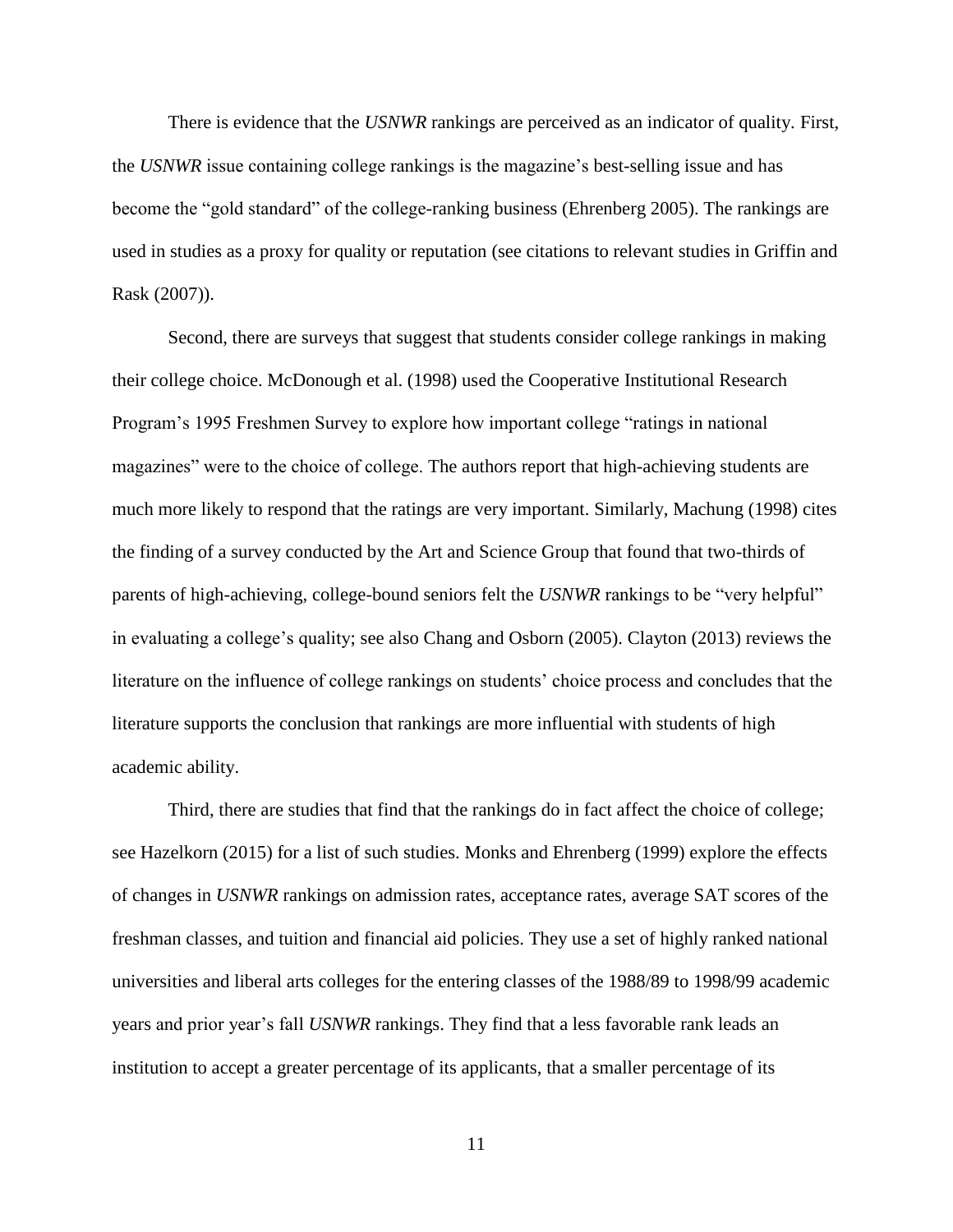admitted applicants matriculate, and the resulting entering class is of lower quality, as measured by its average SAT scores. While tuition levels are not responsive to less favorable rankings, institutions offer less visible price discounts in the form of slightly lower levels of expected selfhelp (loans and employment opportunities) and significantly more generous levels of grant aid. Monks and Ehrenberg claim that these decreases in net tuition are an attempt to attract additional students from their declining applicant pool. The Monks and Ehrenberg results were updated by Ren (2013), while Meredith (2004) and Bowman and Bastedo (2009) provide confirming results.

Griffith and Rask (2007) explore the effect of *USNWR* rankings on the matriculation decisions of high-ability students admitted for the fall of 1995 through 2004. They estimate, separately for students who receive financial assistance and those who don't, conditional logit models in which school choice is modeled as a function of the *USNWR* rank of each school along with other school and individual characteristics. For students who receive financial aid and who are considering schools in the top 20, they find that the probability of attendance falls by about 0.15 percentage point for every 1 place difference in the college's rank, while for non-aided students the change is a 0.45 percentage point drop. These effects become smaller as the ranking of the college decreases. These effects for the *USNWR* rank are independent of other measures of quality (student–faculty ratio and expenditures per student), and school fixed effects. Griffith and Rask's finding suggest that colleges will be unsuccessful using merit aid to attract high-income high-ability students away from the most prestigious and highly ranked institutions, a result that is consistent with the implication of our conceptual framework.

Alter and Reback (2014) consider both rankings of academic quality (*USNWR*) and ranking of quality-of-life reputations (Princeton Review) using IPEDS data for the entering classes of fall 1993 through fall of 2008. Consistent with other studies, they find that the number

12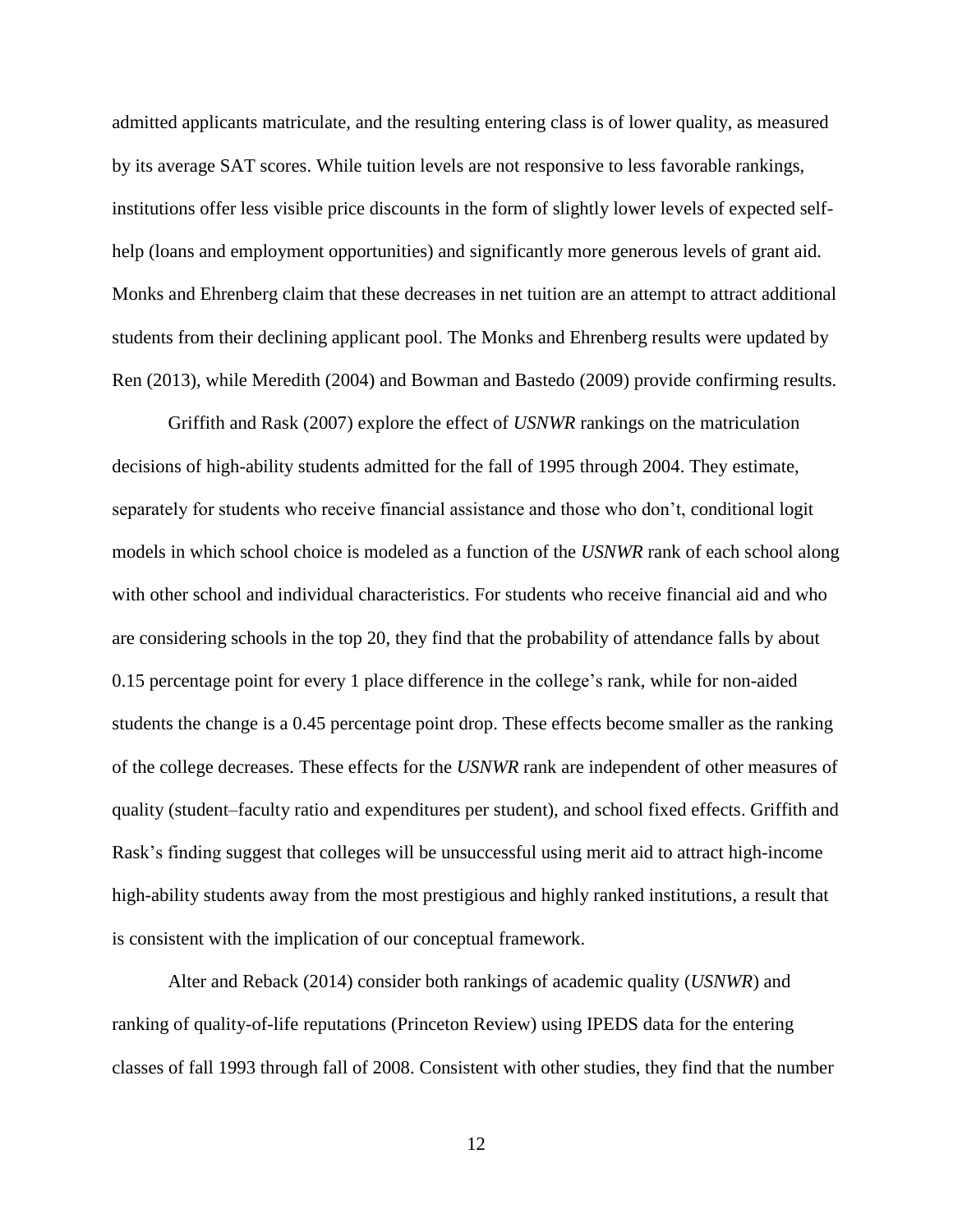of applications, the academic competitiveness of the class, and percentage of students who are out-of-state are affected in the expected direction by changes in both rankings.

#### **4. Empirical Approach and Data**

We consider the effects of a state's merit aid program on out-of-state enrollment among college freshmen from the state in several sets of colleges and universities grouped by *USNWR* categories. Our interest is to examine whether the effects of state merit aid on out-of-state enrollment differ by the "eliteness" of higher education institutions. We implement a differencein-differences regression framework, comparing elite enrollment pre- and post-adoption of merit aid and between states that did and did not adopt merit aid. The treatment group consists of cohorts who were exposed to a state merit-aid program, i.e., those who graduated from high school in a state with a merit aid program and after the program was implemented. The control group includes cohorts from states that did not adopt a merit-aid program and cohorts from merit-adopting states but who graduated high school before the merit program in their state was implemented. We estimate variants of the following regression:

$$
lnE_{st} = \theta Merit_{st} + \beta X_{st} + \Gamma_s + \Pi_{st} + \varepsilon_{st},
$$

where  $lnE_{st}$  is the log of enrollment among recent first-time freshmen (who graduated high school in the past 12 months) from state *s* in year *t* in any of a set of out-of-state schools; Merit is an indicator variable equal to one if the state *s* has a merit program in year *t* and zero otherwise;  $X$  is a set of control variables including the log of the state's population of 18 year olds, log of the state's median household income, state unemployment rate, and log of in-state tuition at the state's public flagship universities;  $\Gamma_s$  are state fixed effects;  $\Pi_{st}$  are region-by-year dummies; and  $\varepsilon_{st}$  is an error term.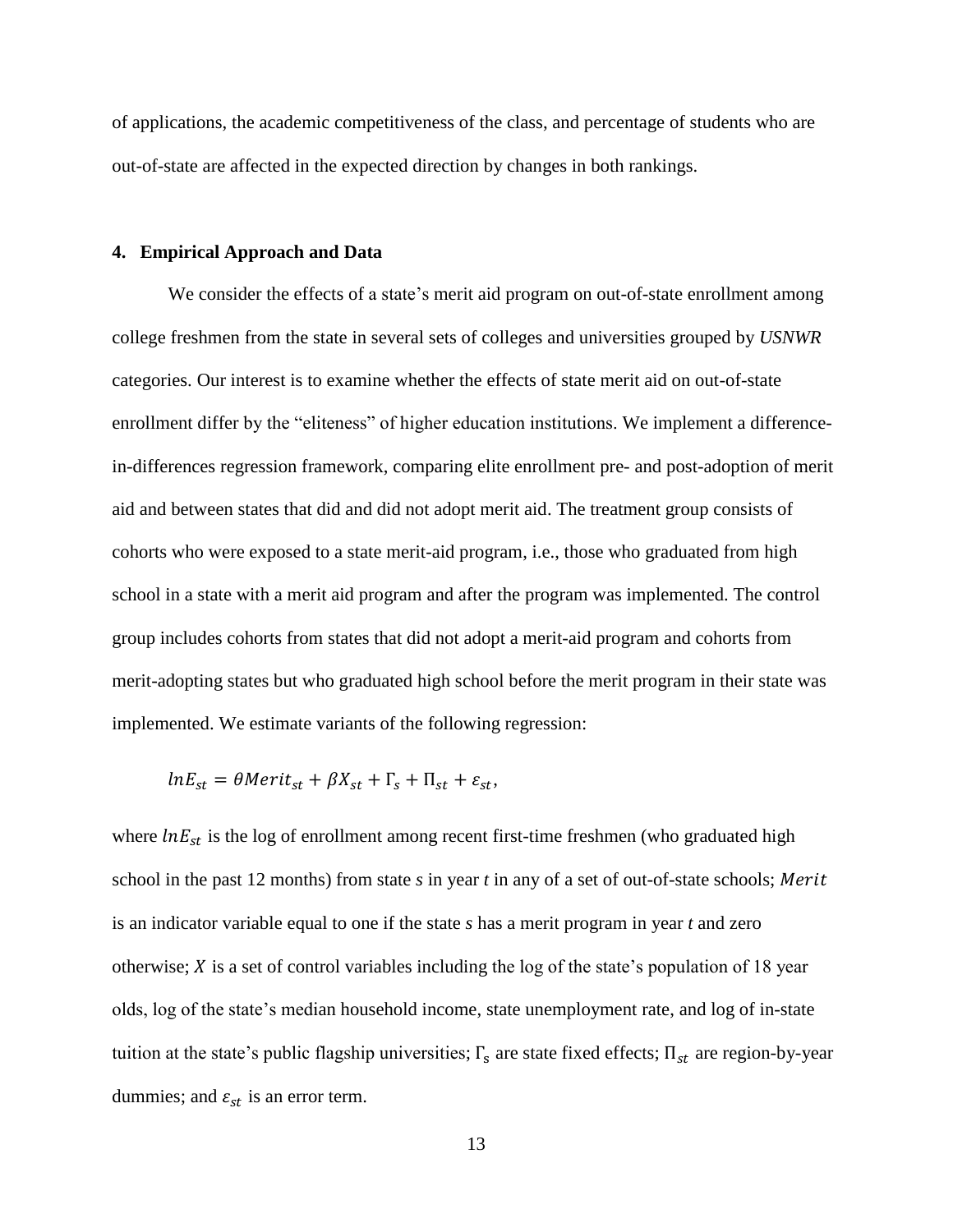We measure  $lnE_{st}$  using bi-annual data from the Integrated Postsecondary Education Data System (IPEDS) Residence and Migration Survey for the period 1986 through 2012.<sup>9</sup> IPEDS reports for each college and university the number of recently graduated high school students who enroll in that college by state of residence.<sup>10</sup> We consider several alternative sets of colleges and universities as ranked by *U.S. News & World Report* in their October 15, 1990 issue. We use the 1990 rankings because we do not want the rankings to be affected by the adoption of state merit aid programs, which began in the early 1990s. The 1990 *USNWR* rankings in total include 204 "National Universities" (universities) and 141 "National Liberal Arts Colleges" (LACs). For universities and for LACs, *USNWR* provides individual rankings for the top 25, but reports only the ranking quartile for those outside the top 25. We divide the top 25 for each group into those in the top 15 and those ranked 16-25. This gives us six ranking categories, namely, the top 15 ranked schools, the next 10 ranked schools, the rest of the top quartile, the second quartile, the third quartile, and the fourth quartile. We consider universities and LACs combined and separately, so that, for example, the top 15 universities and LACs consists of the top 15 universities plus the top 15 LACs. We also consider separate outcomes for universities and LACs. In all, this gives  $18 (= 6 \text{ ranking groups} \times 3 \text{ institution groupings})$ enrollment outcome variables.<sup>11</sup> Our analysis focuses on out-of-state enrollment, so ranked

<sup>&</sup>lt;sup>9</sup> The Residence and Migration Survey has been administered to all U.S. colleges and universities in even-numbered years since 1986 except for 1990, which is excluded. Starting in 2001, a more limited sub-sample was surveyed in odd-numbered years on a voluntary basis. However, many institutions do not respond in the odd years, so we include only the even years in our analysis.

<sup>&</sup>lt;sup>10</sup> Prior residence data are missing for a few schools for a few years. If the observations are missing at random, it will not bias our results. The results reported in the paper rely on this assumption, although it is hard to know *a priori* how random missing observations are. As an alternative, we imputed values for missing observations. The imputation procedure is based on a regression approach for state-institution flows that regresses observed flows (from origin states to individual institutions in non-missing years) on institution dummies and linear institution year trends, separately for merit and non-merit time periods. The regression results when we use this method are qualitatively similar to those reported in the tables in the paper.

<sup>&</sup>lt;sup>11</sup> The 1988 flow from West Virginia to LACs ranked 16-25 was zero; the missing log value was recoded to  $-1$ . Results below are robust to excluding this observation or treating the value as zero. All other flows for the 18 primary outcomes variables were greater than zero.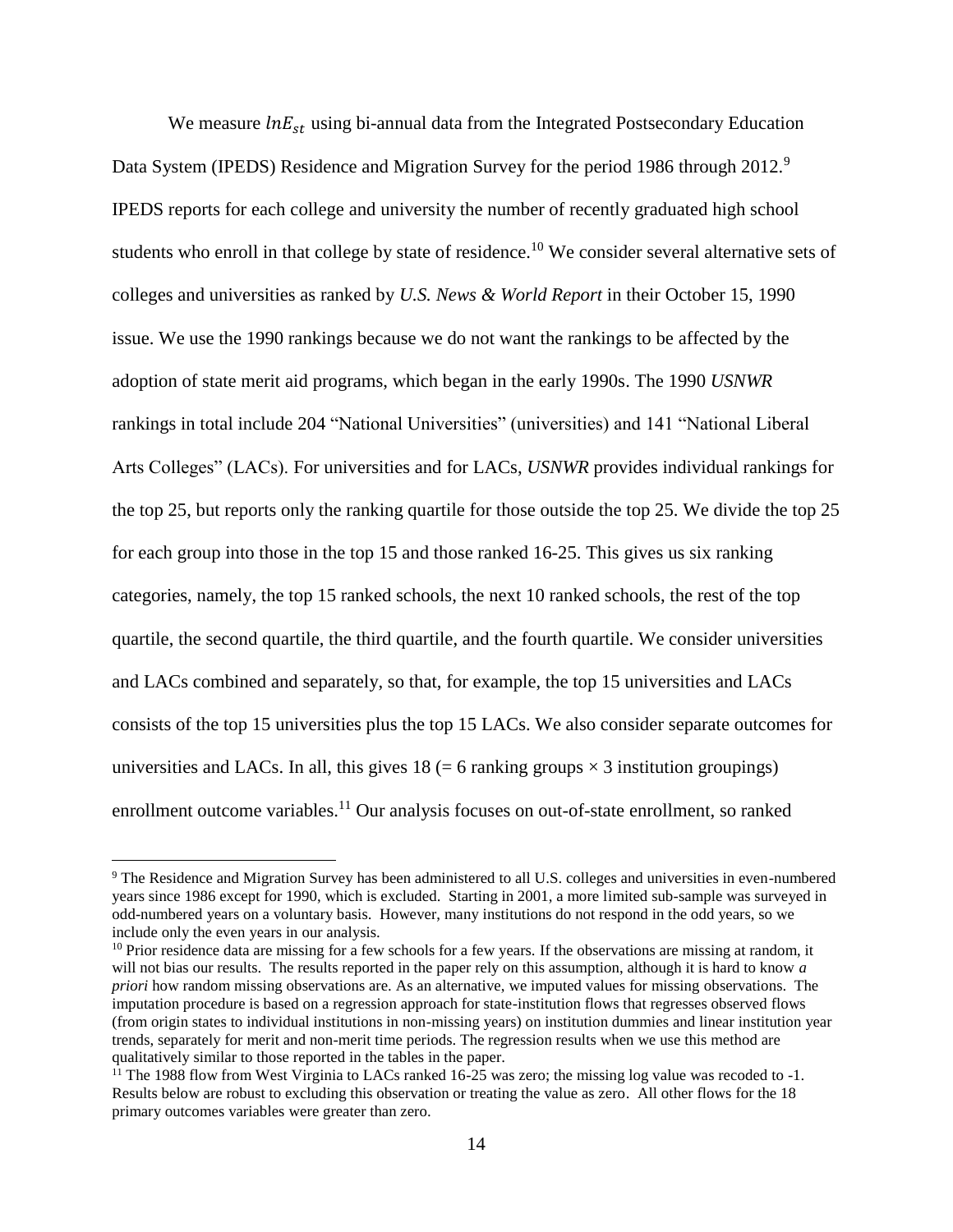institutions within a state (both public and private) are excluded from our measures of that state's outflows, but see footnote 17 below. Appendix Table A reports the schools in the top quartile.

Sjoquist and Winters (2014, 2015) identify 25 states that implemented a merit scholarship program between 1991 and 2004; six more states implemented merit programs between 2005 and 2008. However, some of these state programs are relatively small and not likely to have a sizable impact on student outcomes. Based on program characteristics including the dollar value of awards and the percentage of students receiving the merit aid, Sjoquist and Winters (2014, 2015) classify nine states as having "strong" merit aid programs; the other merit states are considered to have "weak" programs. We use their classification of strong merit aid states to measure *Merit<sub>st</sub>*. Table 1 lists the nine states and the year of adoption of their merit aid program. Weak merit aid states receive only partial treatment and should be less affected than strong merit aid states, but their partial treatment also makes them poorly suited for the control group. Weak merit states are, therefore, excluded from both the treatment and control group in our primary analysis. 12

The regression analysis includes a number of control variables. State fixed effects account for time-invariant differences across states and their inclusion means that the identifying variation comes from across cohorts within states. Region-by-year dummies account for temporal differences within Census regions with minimal parametric assumptions; their inclusion means that pre- and post-merit differences in merit aid states are compared to differences in nonmerit states in the same region during the same time periods. This also means that states in other regions only affect the merit coefficient through their effects on the state control variables coefficients. Seven of the strong merit states are in the South region, while Nevada and New

 $12$  In results not shown but discussed briefly below, we did examine potential merit aid effects in weak merit states relative to non-merit states.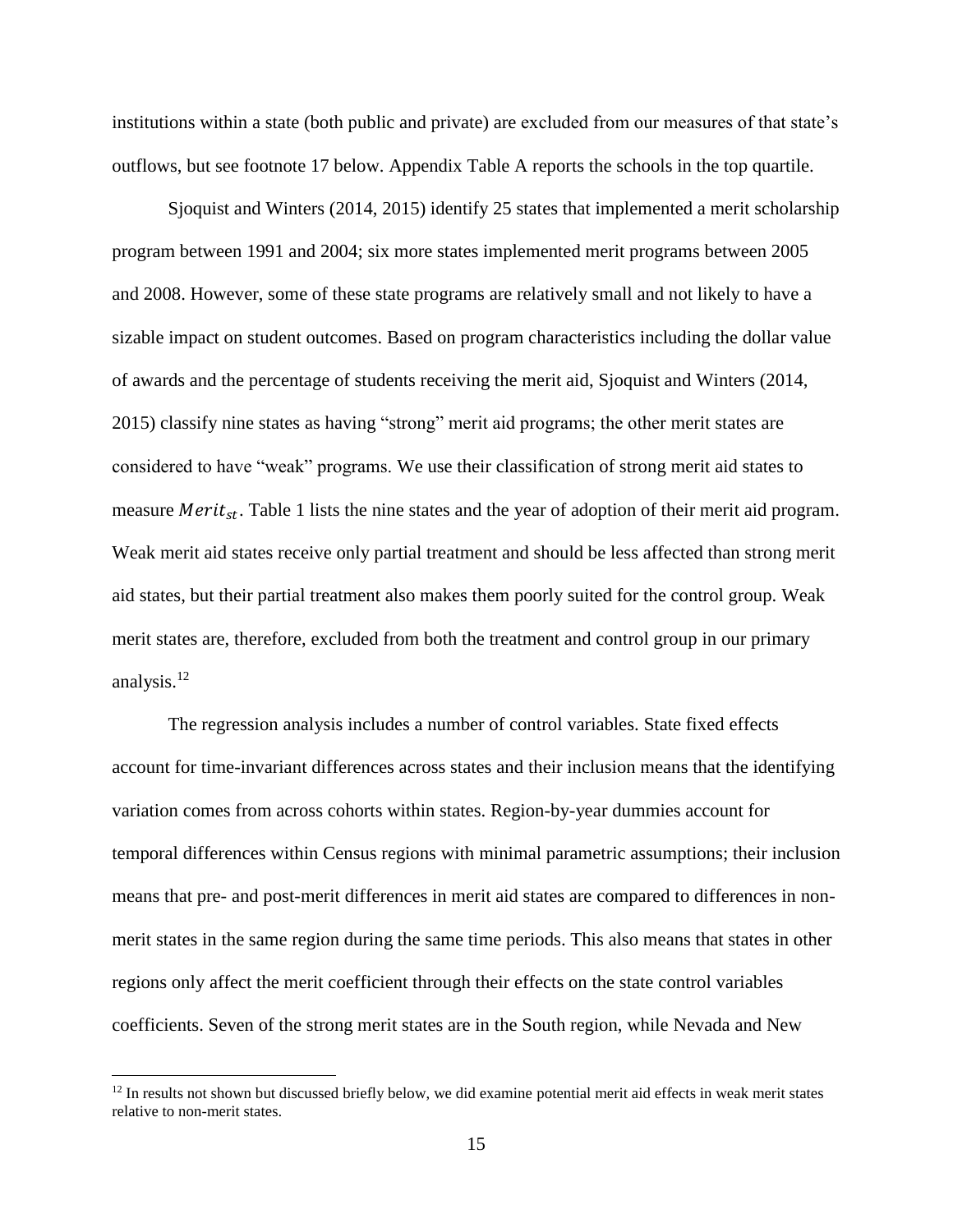Mexico are in the West region. South region control states include Alabama, North Carolina, Virginia, and Texas. The West region control states are Colorado and Oregon.<sup>13</sup>

The log of the state's population of 18 year olds is included to account for differences in out-flows across cohorts due to cohort size. Larger cohorts should send more people to colleges and universities both in-state and out-of-state. However, larger cohorts might disproportionately increase out-of-state enrollment if in-state institutions have constraints due to limited resources or capacity. Median household income and the unemployment rate in a state might affect both student financial capacity and student desires to leave their origin state. Higher in-state tuition at a state's flagship universities is likely to increase out-of-state enrollment among the state's residents.<sup>14</sup> The cohort size data are obtained from the U.S. Census Bureau population estimates. Median household income is computed using the March Current Population Survey. State unemployment rates are obtained from the Bureau of Labor Statistics (BLS) Local Area Unemployment Statistics (LAUS) database. In-state tuition values are obtained from IPEDS. Flagship universities are defined as in Rizzo and Ehrenberg (2004) and Winters (2012). Specifically, the set of flagships includes all public universities classified as Research I or II in the 1994 Carnegie Foundation Classification System plus the top public institution in a few states without a Carnegie Research I or II university. The tuition variable is the mean across flagship schools in a state. Summary statistics for the main enrollment outcome variables and the state control variables are reported in Table 2, separately for strong merit states and non-merit states.

<sup>&</sup>lt;sup>13</sup> Results below are qualitatively robust to separately 1) completely removing the Northeast and Midwest regions from the analysis; or 2) replacing region-by-year dummies with national year dummies that include all non-merit states in the control group.

<sup>&</sup>lt;sup>14</sup> Avery and Hoxby (2004) find that the probability that a student attends a college, from among those to which the student was admitted decreases the higher the school's tuition. Long (2004) also finds that tuition negatively affects the probability of attending a particular college, but that the effect has declined over time.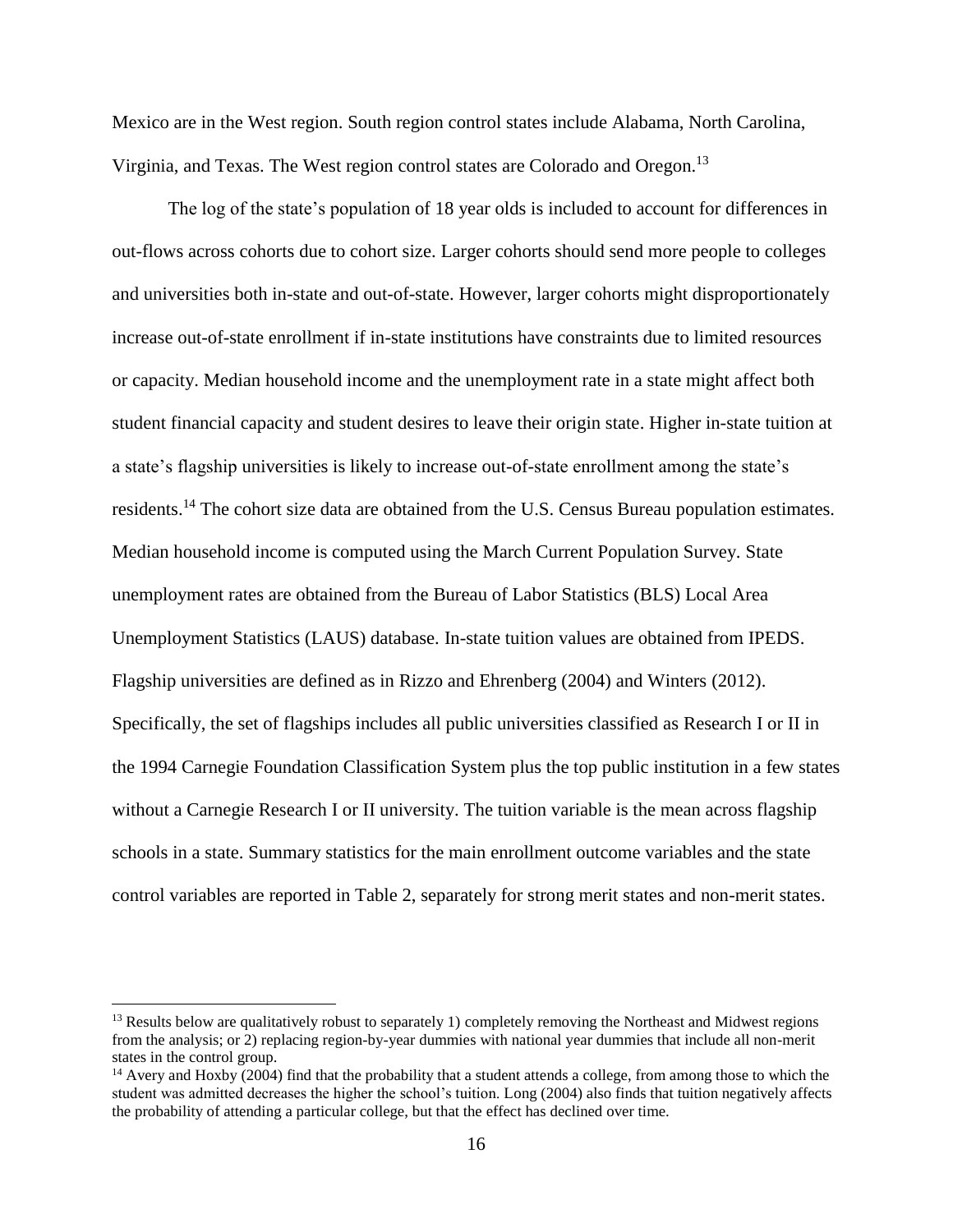#### **5. Results**

 $\overline{a}$ 

Table 3 presents the basic results. Standard errors are clustered by origin state to account for potential serial correlation within states.<sup>15</sup> In these regressions, we exclude states with weak merit aid programs from the analysis. In general the results are consistent with our priors. The coefficients on strong merit aid for the top 15 schools are negative but small and statistically insignificant, whether we consider just the top 15 universities, the top 15 liberal arts colleges  $(LACs)$ , or the combined set.<sup>16</sup> The results imply that the adoption of merit aid in the students' home state does not reduce the number of students attending top ranked out-of-state schools. This seems plausible, since it suggests that free tuition at in-state institutions is not a sufficient incentive for students to give up attending a top 15 school in order to attend a state public college or university. The results imply that students are price insensitive when choosing between elite and non-elite institutions, which is consistent with the literature noted above suggesting that the benefits of attending an elite institution are substantial. This finding also has implications for suggestions that merit aid programs help states retain the "best and brightest" students in-state. Strictly speaking, students capable of attending top 15 schools have the most legitimate claim to the title of "best and brightest" and their enrollment decisions appear unaltered by merit aid.

<sup>&</sup>lt;sup>15</sup> Clustered standard errors can be biased when the number of clusters is small (Bertrand, Duflo, and Mullainathan 2004). Our main analysis includes 28 states in total, which should be sufficiently large to avoid considerable standard error bias but not enough to eliminate concerns entirely. In results not shown, we also estimated two alternative inference procedures. The first is a standard block-bootstrap that resamples entire states instead of individual state-year observations. The second is based on a related inference procedure for differences-indifferences suggested by Conley and Taber (2011) that is especially useful when there are a small number of policy changes and a large number of control groups. The inferences using both alternative procedures are very similar to using the clustered standard errors reported. No outcomes go from statistically significant with clustered standard errors to insignificant with the alternatives. One outcome (Panel C, Column 6) goes from statistically insignificant with clustered standard errors (p-value  $= 0.137$ ) to statistically significant at the ten percent level using both alternatives. The coefficients for enrollment at top 15 schools remain statistically insignificant in all three panels for both alternative inference procedures.

<sup>&</sup>lt;sup>16</sup> Limiting this to the Top 10 in results not shown gives very similar results.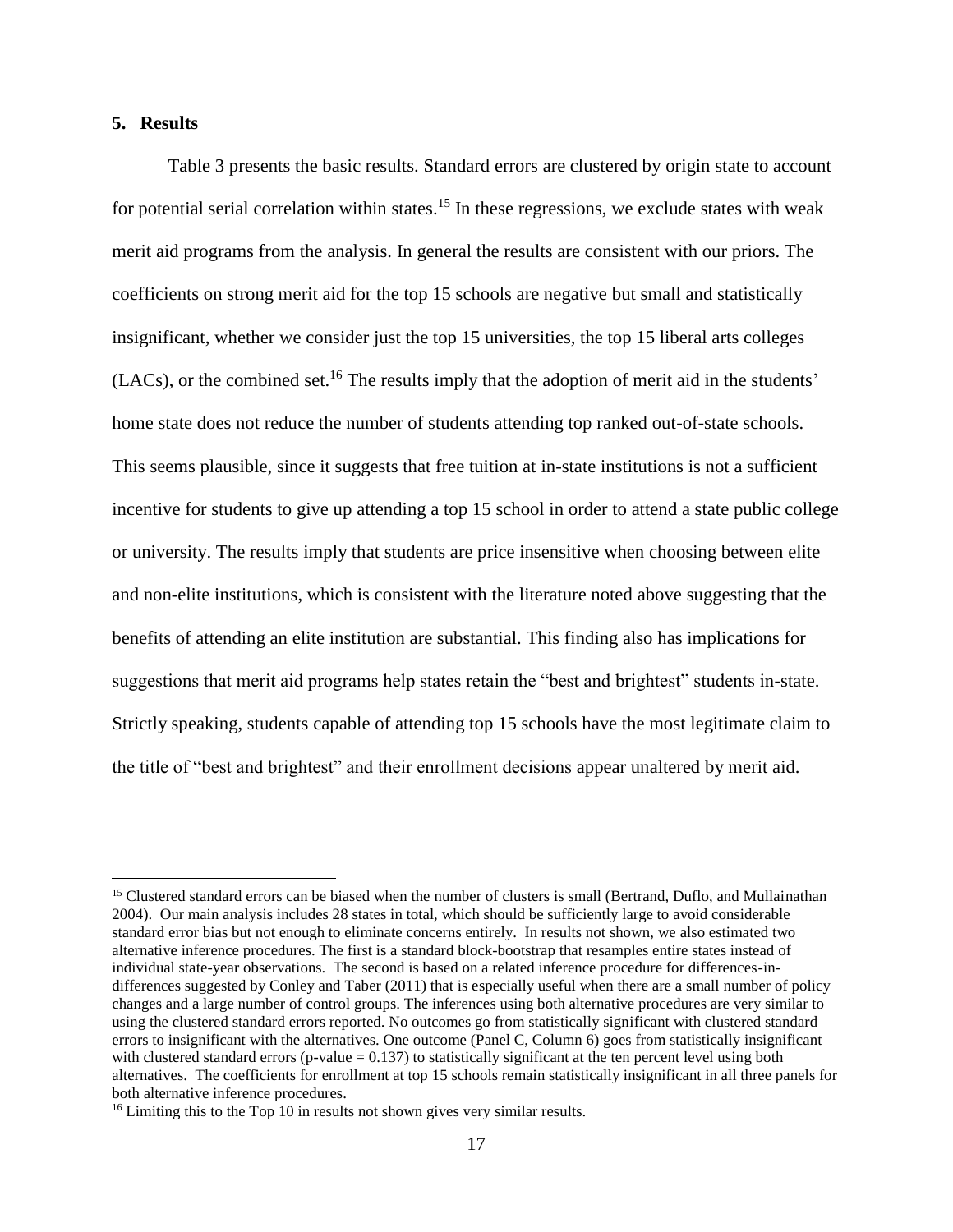All of the coefficients in Table 3 are negative. The absolute values of the coefficients on strong merit aid are larger for schools ranked below the top 15, and are statistically significant in all but one case (Panel C Column 6). The coefficients outside the top 15 range from -0.137 to -0.369. Since the dependent variable is measured in logs, a coefficient of -0.239 (Panel A Column 2) implies that adoption of a merit aid program reduces the percentage of students going to an out-of-state college or university ranked  $16<sup>th</sup>$  to  $25<sup>th</sup>$  by roughly 23.9 percent. The effects are typically larger for universities than for LACs and tend to increase as the rank falls. The results for universities are consistent with our expectations, since we expect that the incentive provided by merit aid would have a larger effect the lower the rank of the school. The smaller effect of merit aid for LACs than for universities suggest that students have greater attachment to out-of-state LACs than out-of-state universities, i.e., merit-adopting states may have better instate substitutes for non-topped ranked national universities than for non-topped ranked national LACs. However, the size and statistical significance of the coefficients across the sets of LACs do not follow a consistent trend pattern by college rank. The lower level of significance relative to universities further suggests that the attachment to LACs is different than the attachment to universities. These results are consistent with the possibility that LACs are less homogeneous than universities so there is less substitutability among LACs, and that in choosing a college students weigh non-academic factors more heavily than students attending a university.<sup>17</sup>

Table 4 explores whether the effects differ by public and private institutions. Since almost all of the top 25 schools and most of the top quartile are private schools, we estimated the

<sup>&</sup>lt;sup>17</sup> The results in Table 3 include only out-of-state ranked schools. However, some students could have attended instate ranked schools and thus we estimated the model including in-state ranked private universities and colleges. The results for columns 1-4 are very similar to those in Table 3. In general, the coefficients in columns 5 and 6 become less negative and two lose their statistical significance. However, since merit aid can be used at in-state private schools, the effect of merit aid on attendance at in-state private schools is more complex, which is why we do not report these results.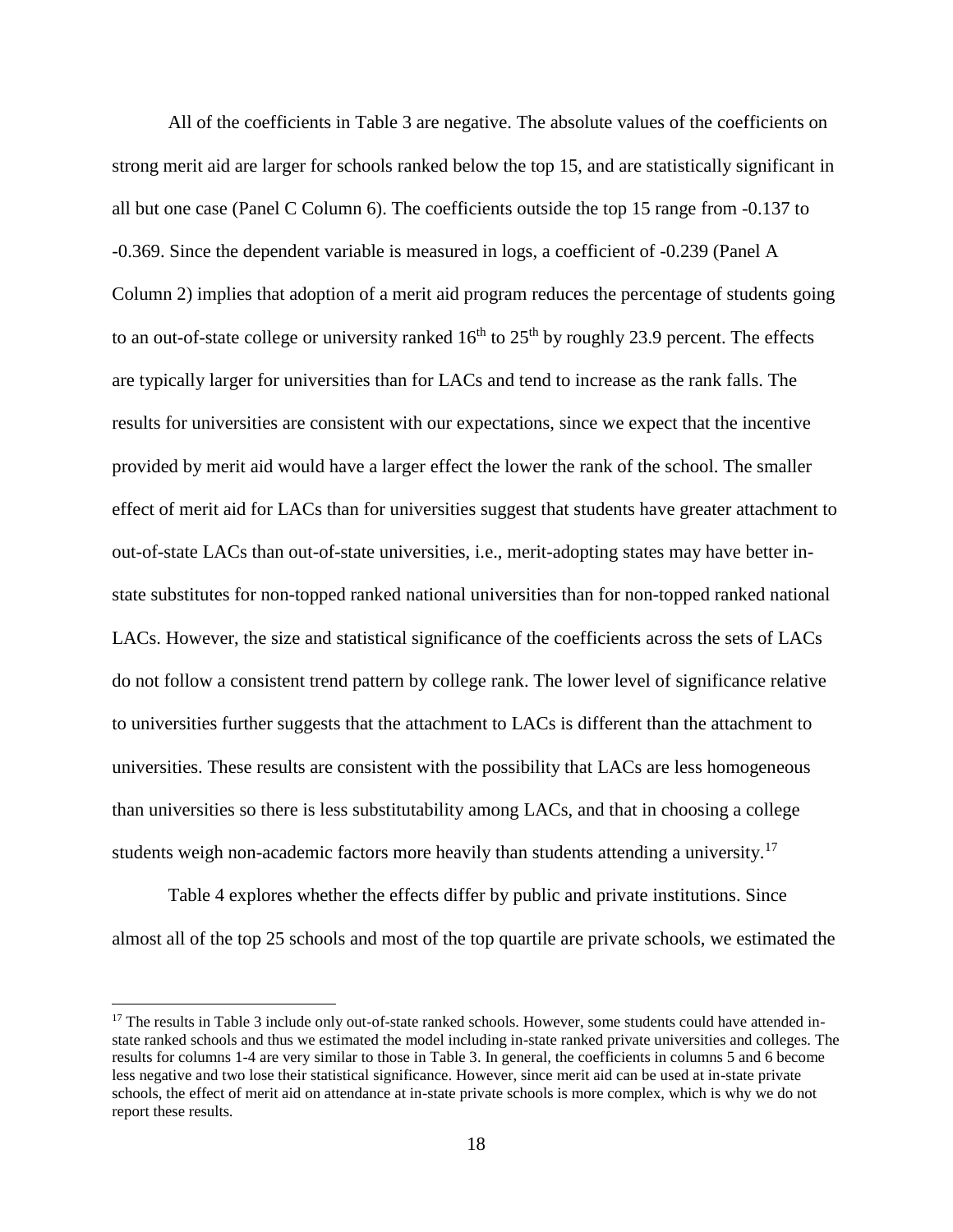regressions for all schools in the 1st quartile, as well as for the 2nd, 3rd, and 4th quartiles. We expect the effect of merit aid will be greater for out-of-state public institutions than for private institutions for at least two reasons. First, merit-adopting states may have better in-state substitutes for out-of-state public institutions than for private ones, similarly to what was suggested above for national universities relative to LACs. Second, merit aid will generally represent a much larger percentage change in relative tuition between the home state and out-ofstate public schools than for out-of-state private schools. As expected, we find that the effect is larger for public than for private schools. The coefficients also again somewhat increase in magnitude as rank diminishes.

Table 5 explores potential heterogeneous effects of merit aid over time. Rather than a single merit-aid dummy, we created a set of merit aid-by-year dummy variables and estimated the model for the combined set of universities and colleges. The results are consistent with those in Table 3 in that the coefficients on the merit aid variable are smaller and statistically insignificant for the Top 15 schools, and the effect of merit aid is larger the lower the rank of the set of schools. We note that the magnitude of the coefficients increased for years around the Great Recession, as one would anticipate since we would expect students to be more sensitive to the availability of merit aid during tougher economic times.

We ran several other alternative regressions to explore the sensitivity of the results to alternative assumptions. First, the regressions in Table 3 consider all even numbered years over a relatively long time period. To explore the effects of merit aid around the year of adoption of the merit aid program, we estimate the regressions using only observations six years pre- and postmerit aid adoption in merit-aid states. These results, which are presented in Table 6, are very similar to those in Table 3, although the effects are slightly smaller in magnitude (less negative)

19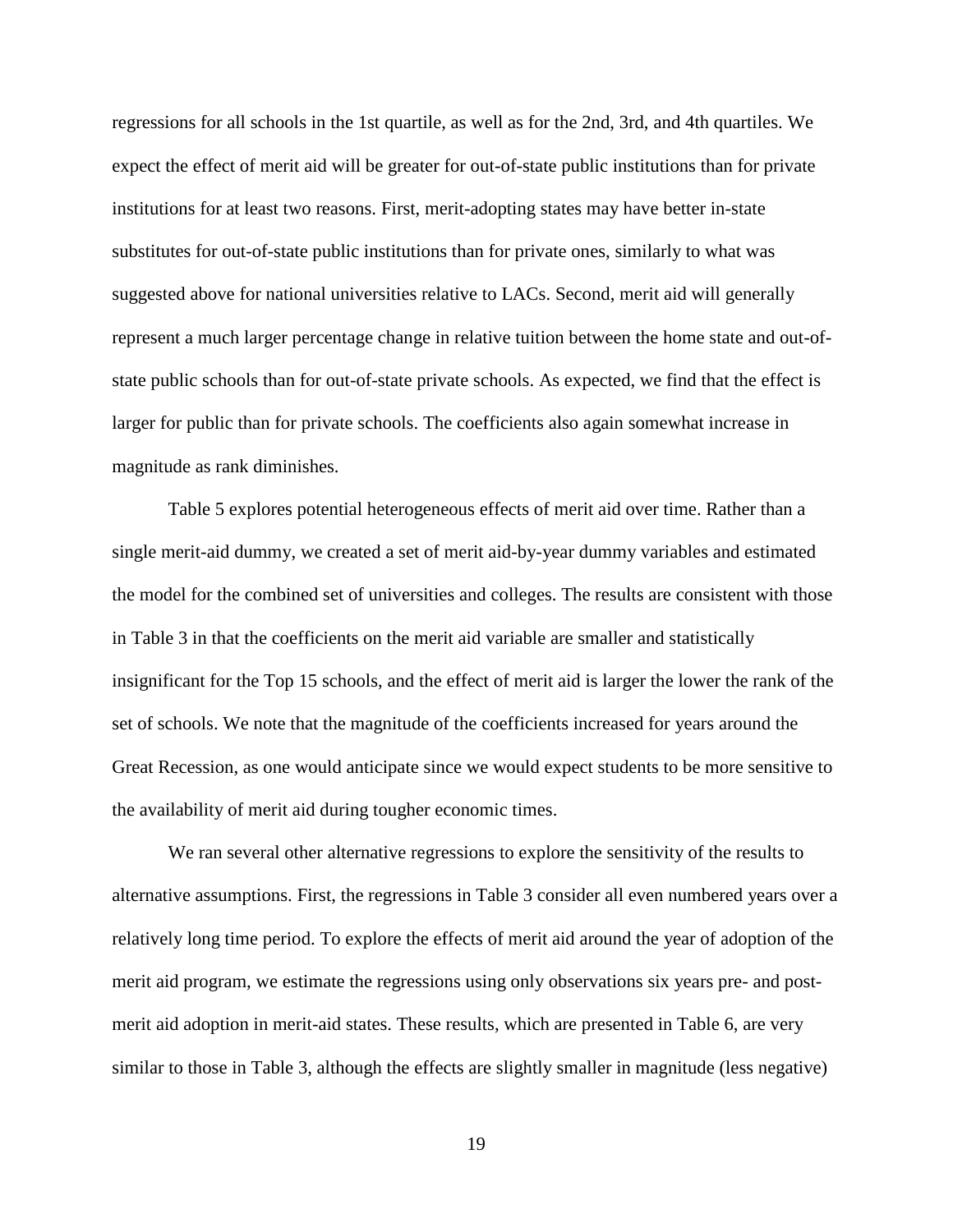in Table 6.<sup>18</sup> The reduction using the narrow time window is consistent with estimates in Table 5 suggesting that effects were larger in magnitude during and after the Great Recession since the 6 year window closes prior to 2008 for all but Tennessee.

We considered three other alternatives, and since they are consistent with the results presented in Table 3, we do not report them in the paper. We first estimated the regression equation using weak merit aid states as treatment states and excluding strong merit aid states from the analysis. As expected, the coefficients on *MERIT* are generally negative (with one estimate just above zero) but are smaller in magnitude than those for strong merit states and are less consistently statistically significant. Given that the merit aid programs in these states are not as generous we expected that the effects would be smaller, and perhaps hard to detect. We next added the weak merit aid states to the control states, even though this is conceptually undesirable since students in those states did receive partial treatment. The results are consistent with those in Table 3, although the magnitudes of the coefficients are moderately smaller. Finally we considered heterogeneous effects by distance. The likelihood of attending an out-of-state school may be negatively related to the distance from the home state to the out-of-state school.<sup>19</sup> Thus, we restricted the schools in the set of ranked schools to those located within 500 miles of the population center of the state. For a few states there are no top ranked schools within 500 miles, and so these states were not included in this alternative analysis. However, the results were consistent with those reported in Table 3.

<sup>&</sup>lt;sup>18</sup> Results not shown are very similar if we use a four-year pre- and post-merit window.

 $19$  Long (2004) finds that over time the importance of distance in selecting a college has declined, which is consistent with the findings of Hoxby (1997) regarding the changing market structure of U.S. higher education. Alm and Winters (2009) and Lowe and Viterito (1989) find that the deterrent effect of distance declines with institutional quality.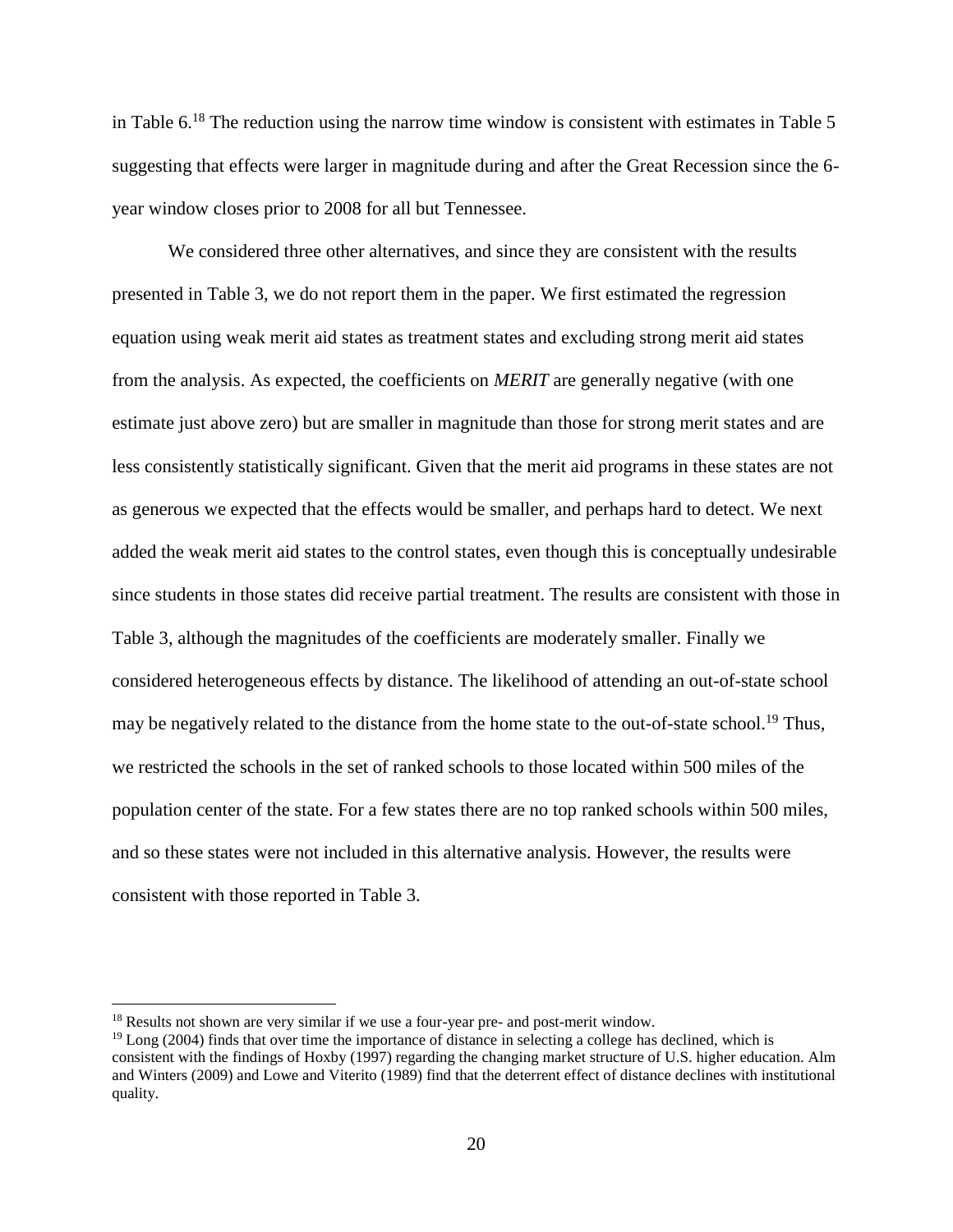#### **6. Summary and Conclusion**

In this paper we explore how the effects of state merit aid programs on students' decisions to attend college out-of-state differ by the "eliteness" of the out-of-state college. Using *U.S. News & World Report* rankings of colleges and universities to measure "eliteness" and IPEDS data to measure freshmen enrollment by school and home state, we find that merit aid programs have a small negative, but statistically insignificant effect on out-of-state enrollment in the top ranked 15 schools. However, as the school rank falls, the negative effect on out-of-state enrollment increases in magnitude and becomes statistically significant. We also find larger average effects for public institutions than private institutions and larger effects for national universities than for national liberal arts colleges outside the top quartile. The results are not sensitive to alternative specifications.

The differing effects by the quality of institutions have implications for state merit aid programs and highlight more general differences between elite and less elite institutions. Merit aid programs were adopted in part in order to retain top students in state. Strong merit aid programs did result in a substantial percentage reduction in the number of students going to college out-of-state, including many who would have instead gone to colleges and universities ranked in the top two quartiles by USNWR. This implies that state merit aid programs can help keep many very good students in-state for college. However, our results suggest that merit aid programs did not incentivize students with the academic ability to attend top ranked national colleges and universities to attend school in state. Thus, merit aid may influence many better and brighter students to stay in-state, but it appears unlikely to influence the college choice decisions of the very best and brightest students from the state.

21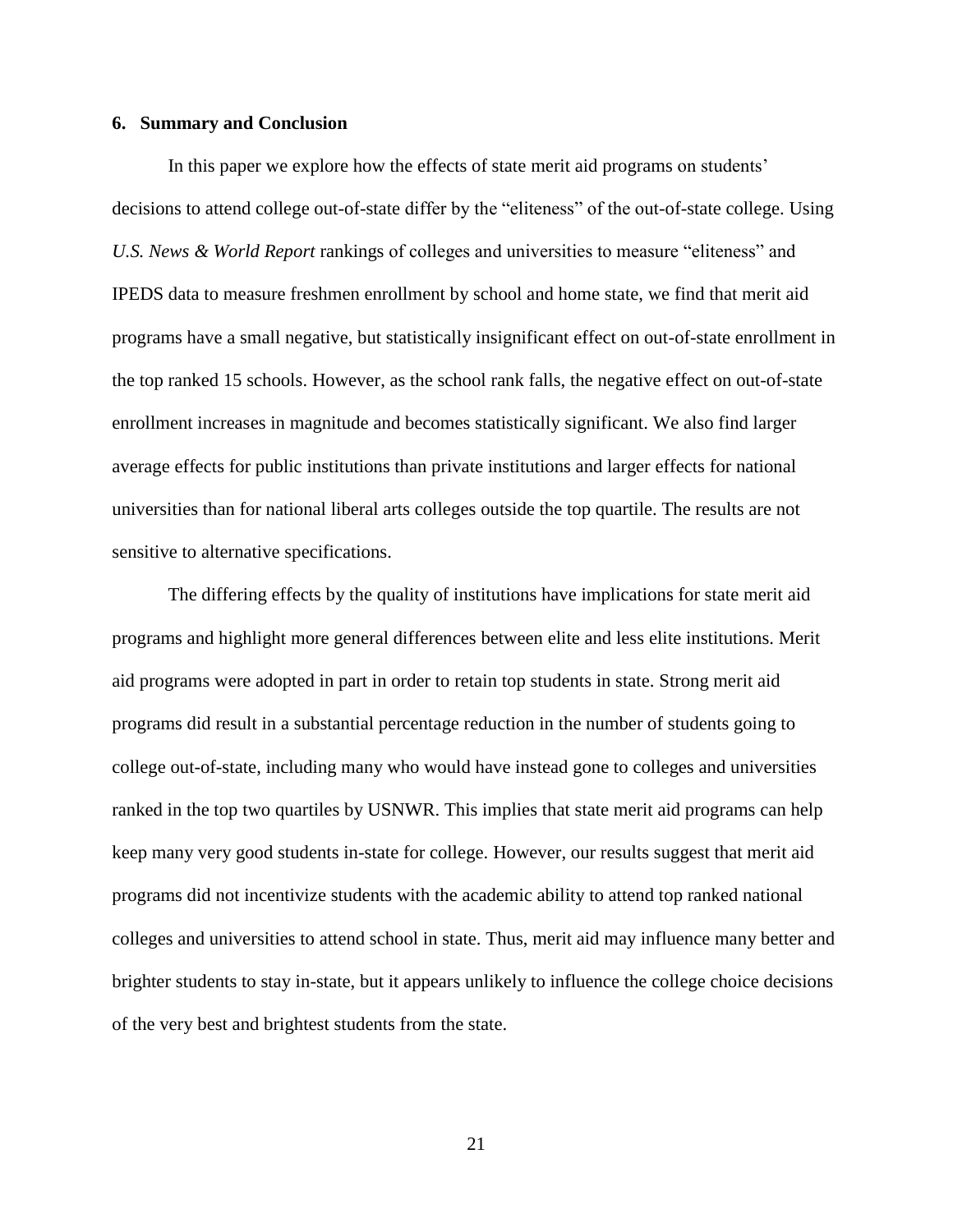The implications regarding elite enrollment are also important. Our results imply that students do not view a merit scholarship at an in-state institution as a sufficient incentive to give up attending a very top school. Thus, students appear to be very price insensitive when choosing between elite and non-elite colleges and universities. This is consistent with popular perceptions and empirical research suggesting that students receive considerable benefits from attending an elite higher education institution.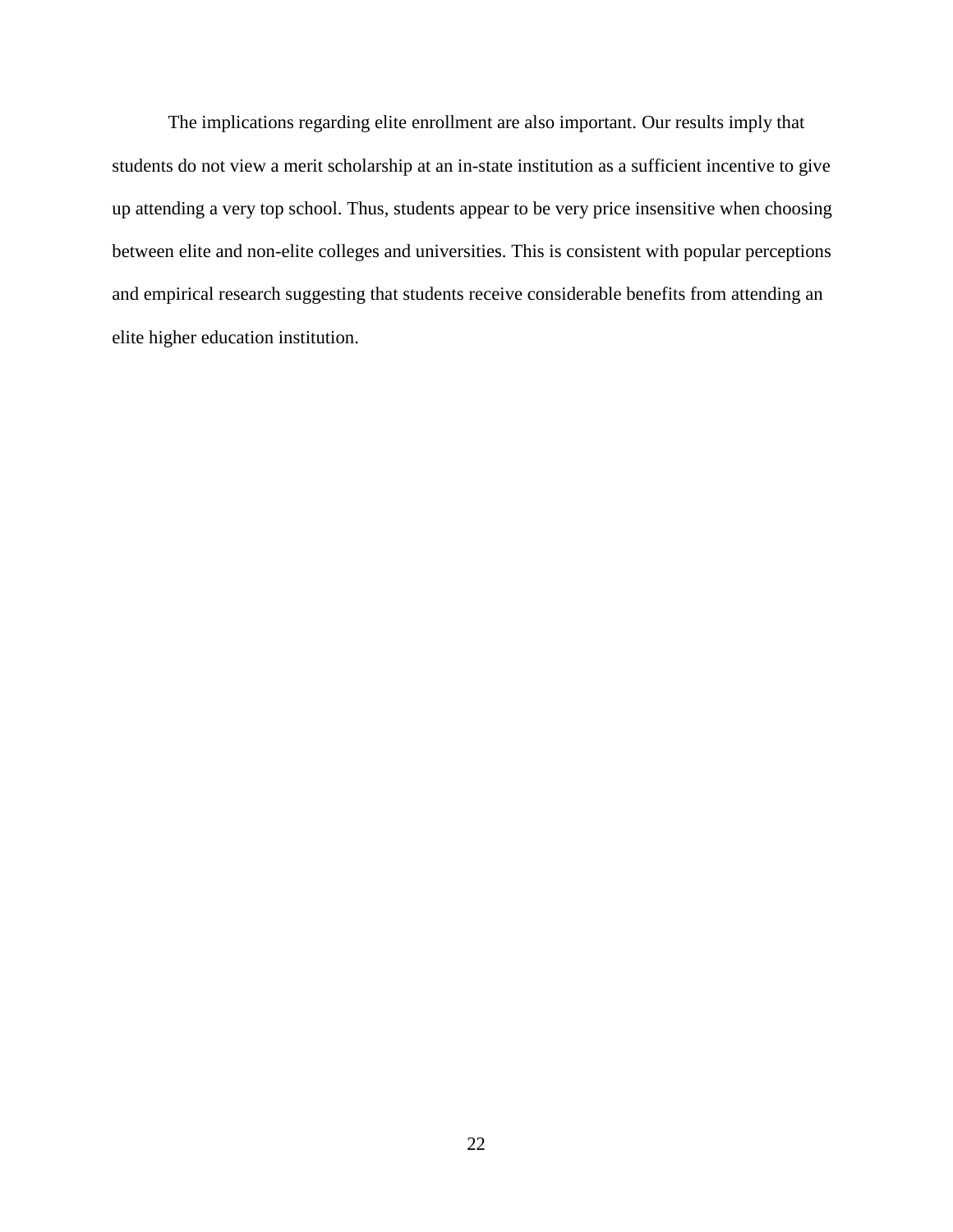#### **References**

- Alm, James, and John V. Winters. 2009. "Distance and Intrastate College Student Migration." *Economics of Education Review* 28(6): 728-738.
- Alter, Molly, and Randall Reback. 2014. "True for Your School? How Changing Reputations Alter Demand for Selective U.S. Colleges." *Educational Evaluation and Policy Analysis*  36(3): 346-370.
- Avery, Christopher, Mark Glickman, Caroline M. Hoxby, and Andrew Metrick. 2013. "A Revealed Preference Ranking of U.S. Colleges and Universities." *Quarterly Journal of Economics* 128(1): 425-467.
- Avery, Christopher, and Caroline M. Hoxby. 2004. "Do and Should Financial Aid Packages Affect Students' College Choice?" In Caroline M. Hoxby (ed), *College Choices: The Economics of Where to Go, When to Go, and How to Pay for It*. Chicago, IL: University of Chicago Press, pp. 239-299.
- Binder, Melissa, and Philip T. Ganderton. 2004. "The New Mexico Lottery Scholarship: Does It Help Minority and Low-income Students?" In Donald E. Heller and Patricia Marin (eds.) *State Merit Scholarship Programs and Racial Inequality*. Cambridge, MA: Civil Rights Project at Harvard University, pp.101–22.
- Bowman, Nicholas A., and Michael N. Bastedo. 2009. "Getting on the Front Page: Organizational Reputation, Status Signals, and the Impact of U.S. News and World Report on Student Decisions." *Research in Higher Education* 50(5): 415-436.
- Brewer, Dominic J., Eric R. Eide and Ronald G. Ehrenberg. 1999. "Does It Pay to Attend an Elite Private College? Cross-Cohort Effects of College Type on Earnings," *Journal of Human Resources* 34 (Winter): 104-123.
- Chakrabarti, Rajashri, and Joydeep Roy. 2013. "Merit Aid, Student Mobility, and the Role of College Selectivity." FRB of New York Staff Report No. 641.
- Chang, Gordon C., and J.R. Osborn. 2005. "Spectacular Colleges and Spectacular Rankings: The U.S. News Rankings of American 'Best' Colleges." *Journal of Consumer Culture 5*(3): 338-364.
- Clayton, Dana D. 2013. "Factors and Influences Contributing to the College Selection Decision of High Achieving High School Seniors." Ph.D. Dissertation, Educational Leadership Doctoral Program, Western Kentucky University, Bowling Green, Kentucky. Available at<http://digitalcommons.wku.edu/diss/49>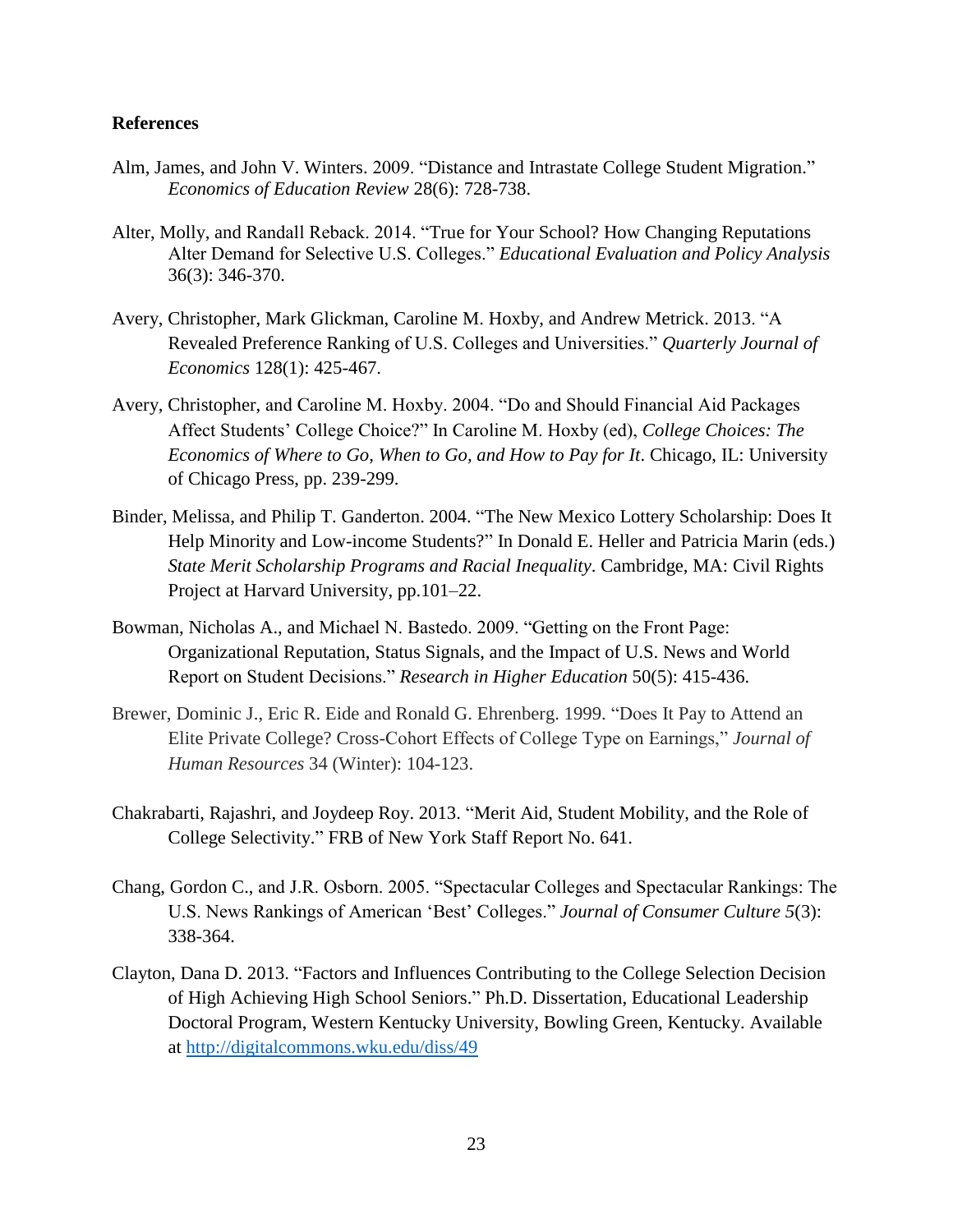- Cohodes, Sarah R., and Joshua S. Goodman. 2014. "Merit Aid, College Quality, and College Completion: Massachusetts' Adams Scholarship as an In-kind Subsidy." *American Economic Journal: Applied Economics* 6(4): 251-285.
- Conley, Timothy G., and Christopher R. Taber. 2011. "Inference with "Difference in Differences" with a Small Number of Policy Changes." *Review of Economics and Statistics* 93(1): 113-25.
- Cornwell, Christopher M., David B. Mustard, and Deepa J. Sridhar. 2006. "The Enrollment Effects of Merit-based Financial Aid: Evidence from Georgia's HOPE Program." *Journal of Labor Economics* 24(4): 761-86.
- Curs, Bradley, and Larry D. Singell, Jr. 2002. "An Analysis of the Application and Enrollment Process for In-state and Out-of-state Students at a Large Public University." *Economics of Education Review* 21(2): 111-24.
- Dale, Stacy B., and Alan B. Krueger. 2002. "Estimating the Payoff to Attending a More Selective College: An Application of Selection on Observables and Unobservables," *Quarterly Journal of Economics* 117: 1491-1527.
- Bertrand, Marianne, Ester Duflo, and Sendhil Mullainathan. 2004. "How Much Should We Trust Differences-in-Differences Estimates?" *Quarterly Journal of Economics* 119(1), 249- 275.
- Dynarski, Susan, 2000. "Hope for Whom? Financial Aid for the Middle Class and Its Impact on College Attendance." *National Tax Journal* Part 2 53(3): 629-61.
- Dynarski, Susan, 2004. "The New Merit Aid." In, *College Choices: The Economics of Where to Go, When to Go, and How to Pay for It*, Caroline M. Hoxby. Chicago: University of Chicago Press, pp. 63-97
- Ehrenberg, Ronald G. 2004. "Econometric Studies of Higher Education." *Journal of Econometrics* 121(1-2): 19-37.
- Ehrenberg, Ronald G. 2005. "Method or madness? Inside the *U.S. News and World Report*  College Rankings." *Journal of College Admission* 189*:* 29-35.
- Eide, Eric R., Dominic J. Brewer and Ronald G. Ehrenberg. 1998. "Does it Pay to Attend an Elite Private College: Evidence on the Effects of Undergraduate College Quality on Graduate School Attendance," *Economics of Education Review* 17(4): 371-376.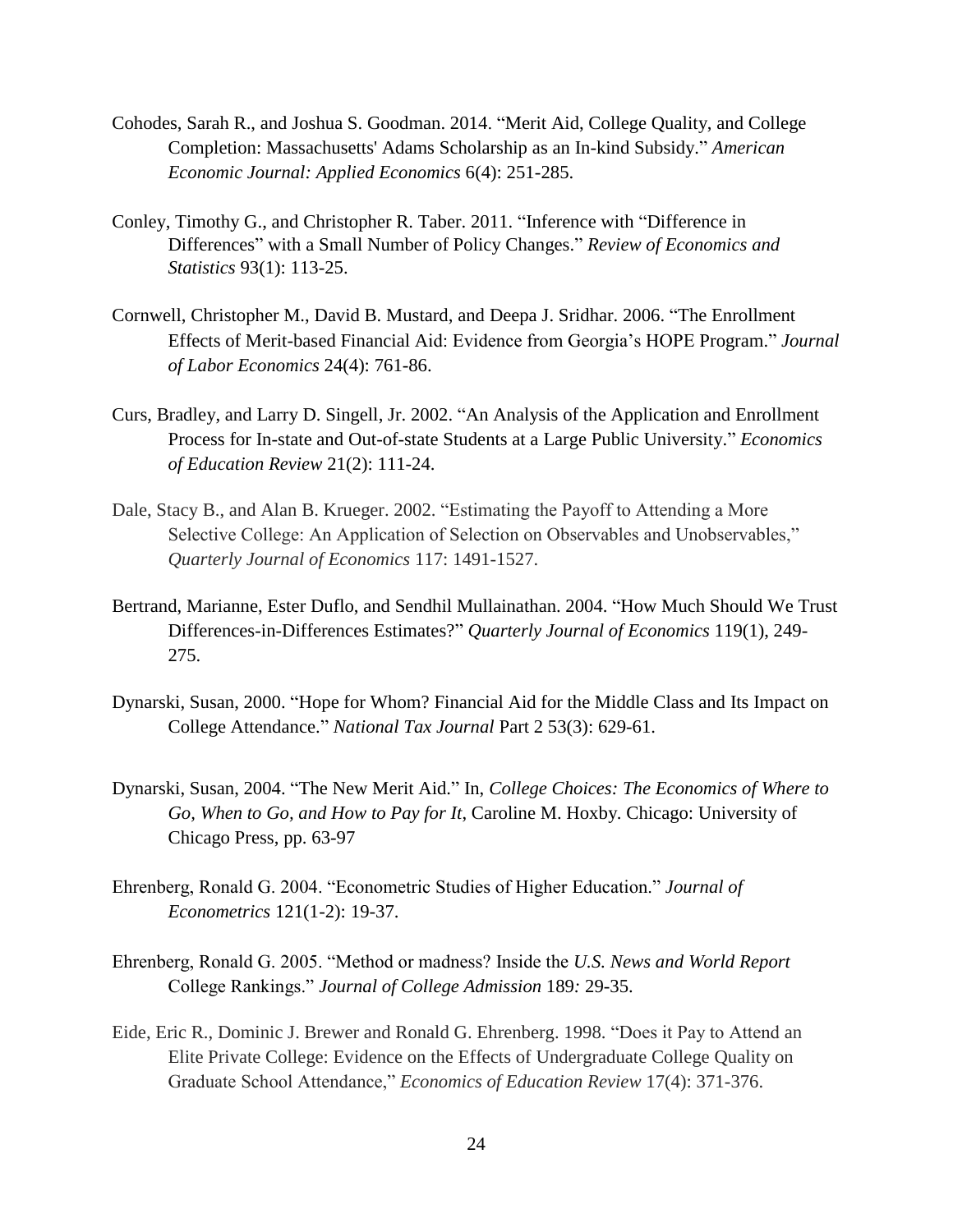- Farrell, Patricia L., and Gregory S. Kienzl. 2009. "Are State Non-Need, Merit-Based Scholarship Programs Impacting College Enrollment?" *Education Finance and Policy* 4(2): 150-174.
- Fuller, Winship C., Charles F. Manski, and David A. Wise. 1982. "New Evidence on the Economic Determinants of Postsecondary Schooling Choices." *Journal of Human Resources* 17(4): 476-498.
- Goodman, Joshua. 2008. "Who Merits Financial Aid? Massachusetts' Adams Scholarship." *Journal of Public Economics* 92(10): 2121-2131.
- Griffith, Amanda and Kevin Rask. 2007. "The Influence of US News and World Report Collegiate Rankings on the Matriculation Decision of High-Ability Students: 1995- 2004." *Economics of Education Review* 26(2): 244-255.
- Hawley, Zackary B., and Jonatan C. Rork. 2013. "The Case of State Funded Higher Education Scholarship Plans and Interstate Brain Drain." *Regional Science and Urban Economics* 43(2): 242-249.
- Hazelkorn, Ellen. 2015. The Effects of Rankings on Student Choices and Institutional Selection. In Ben W. A. Jongbloed and Hans Vossensteyn (eds) *Access and Expansion Post-Massification: Opportunities and Barriers to Further Growth in Higher Education Participation.* London, Routledge.
- Heller, Donald E. 1997. "Student Price Response in Higher Education: An Update to Leslie and Brinkman." *The Journal of Higher Education* 68(6): 624-659.
- Hoekstra, Mark. 2009. "The Effect of Attending the Flagship State University on Earnings: A Discontinuity-Based Approach." *Review of Economics and Statistics* 91(4): 717-724.
- Hoxby, Caroline M. 1997. "How the Changing Market Structure of U.S. Higher Education Explains College Tuition." NBER Working Paper 6323. Cambridge, MA: National Bureau of Economic Research.
- Hoxby Caroline M. 1998. "The Return to Attending a More Selective College: 1960 to the Present." Harvard Economics Department Working Paper.
- Hoxby Caroline M., and Bridget Terry Long. 1999. "Explaining Rising Income and Wage Inequality Among the College Educated", NBER Working Paper 6873. Cambridge, MA: National Bureau of Economic Research.
- Hurwitz, Michael. 2012. "The Impact of Institutional Grant Aid on College Choice." *Educational Evaluation and Policy Analysis* 34(3): 344-363.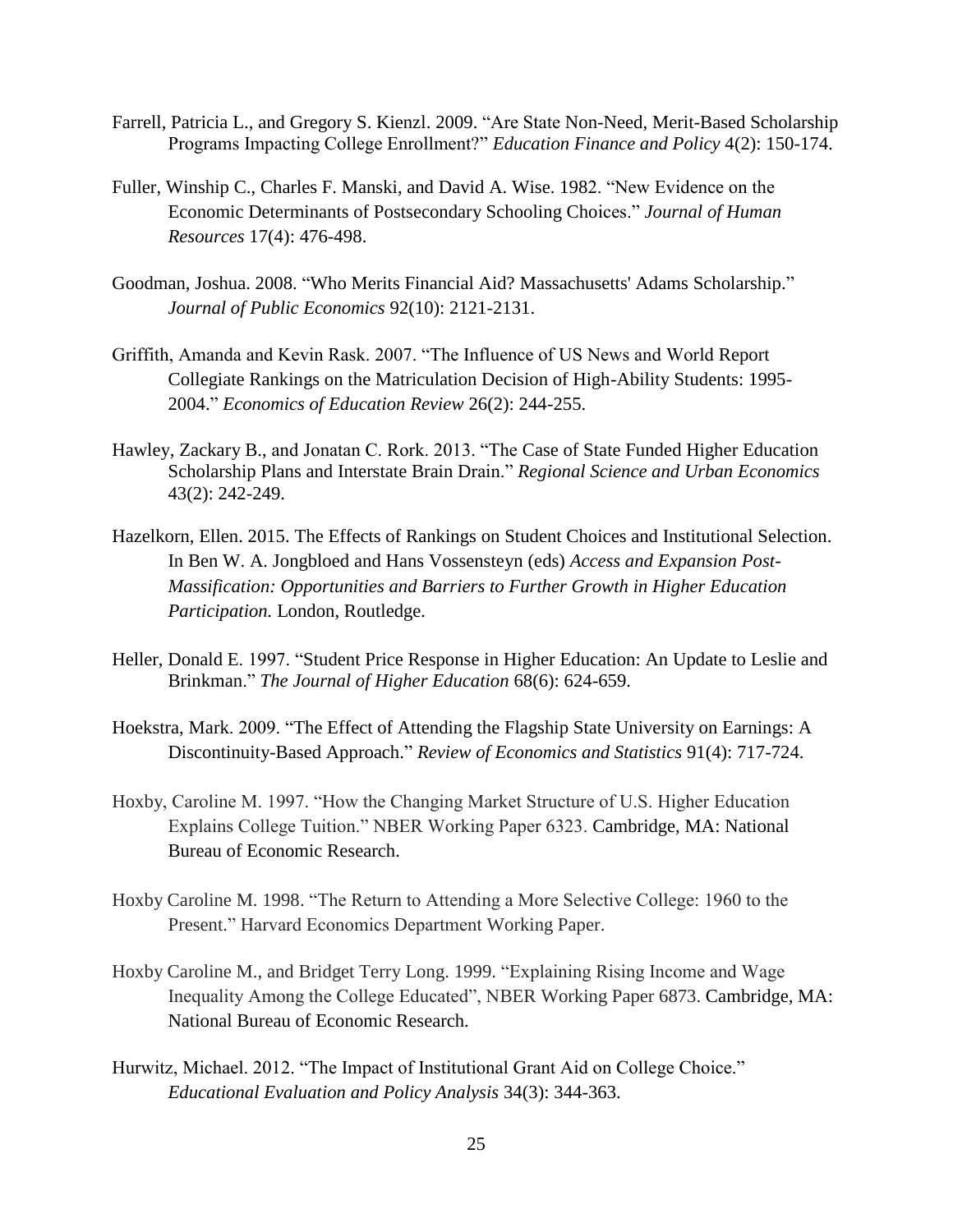- Jacob, Brian, Brian McCall, and Kevin M. Stange. 2013. "College as Country Club: Do Colleges Cater to Students' Preferences for Consumption?" NBER Working Paper 18745. Cambridge, MA: National Bureau of Economic Research.
- Kohn, Meir G., Charles Manski, and David Mundel. 1976. "An Empirical Investigation of Factors Influencing College-Going Behavior. *Annals of Economic and Social Measurement* 5(4): 391-419.
- Long, Bridget Terry. 2004. "How Have College Decisions Changed Over Time? An Application of the Conditional Logistic Choice Model." *Journal of Econometrics* 121: 271-296.
- Long, Bridget Terry. 2007. "The Contributions of Economics to the Study of College Access and Success." *The Teachers College Record* 109(10): 2367-2443.
- Long, Mark C. 2008. "College Quality and Early Adult Outcomes." *Economics of Education Review* 27(5): 588-602.
- Long, Mark C. 2010. "Changes in the Returns to Education and College Quality." *Economics of Education Review* 29(3): 338-347.
- Lowe, John C., and Arthur Viterito. 1989. "Differential Spatial Attraction of Private Colleges and Universities in the United States." *Economic Geography* 65(3): 208-215.
- Machung, Anne. 1998. "Playing the Rankings Game." *Change* July/August: 12-16.
- Manski, Charles F., and David A. Wise. 1983. *College Choice in America*. Cambridge, MA: Harvard University Press.
- McDonough, Patricia M., Anthony Lising Antonio, MaryBeth Walpole, and Leonor Xóchitl Pérez. 1998. "College Rankings: Democratized College Knowledge for Whom?" *Research in Higher Education* 39(5): 513-537.
- McDuff, DeForest. 2007. "Quality, Tuition, and Applications to In-state Public Colleges." *Economics of Education Review* 26(4): 433-449.
- Meredith, Marc. 2004. "Why Do Universities Compete in the Ratings Game? An Empirical Analysis of the Effects of the *U.S. News and World Report* College Rankings." *Research in Higher Education* 45(5): 443-461.
- Monks, James, and Ronald G. Ehrenberg. 1999. "The Impact of US News and World Report College Rankings on Admission Outcomes and Pricing Decisions at Selective Private Institutions." NBER Working Paper 7227. Cambridge, MA: National Bureau of Economic Research.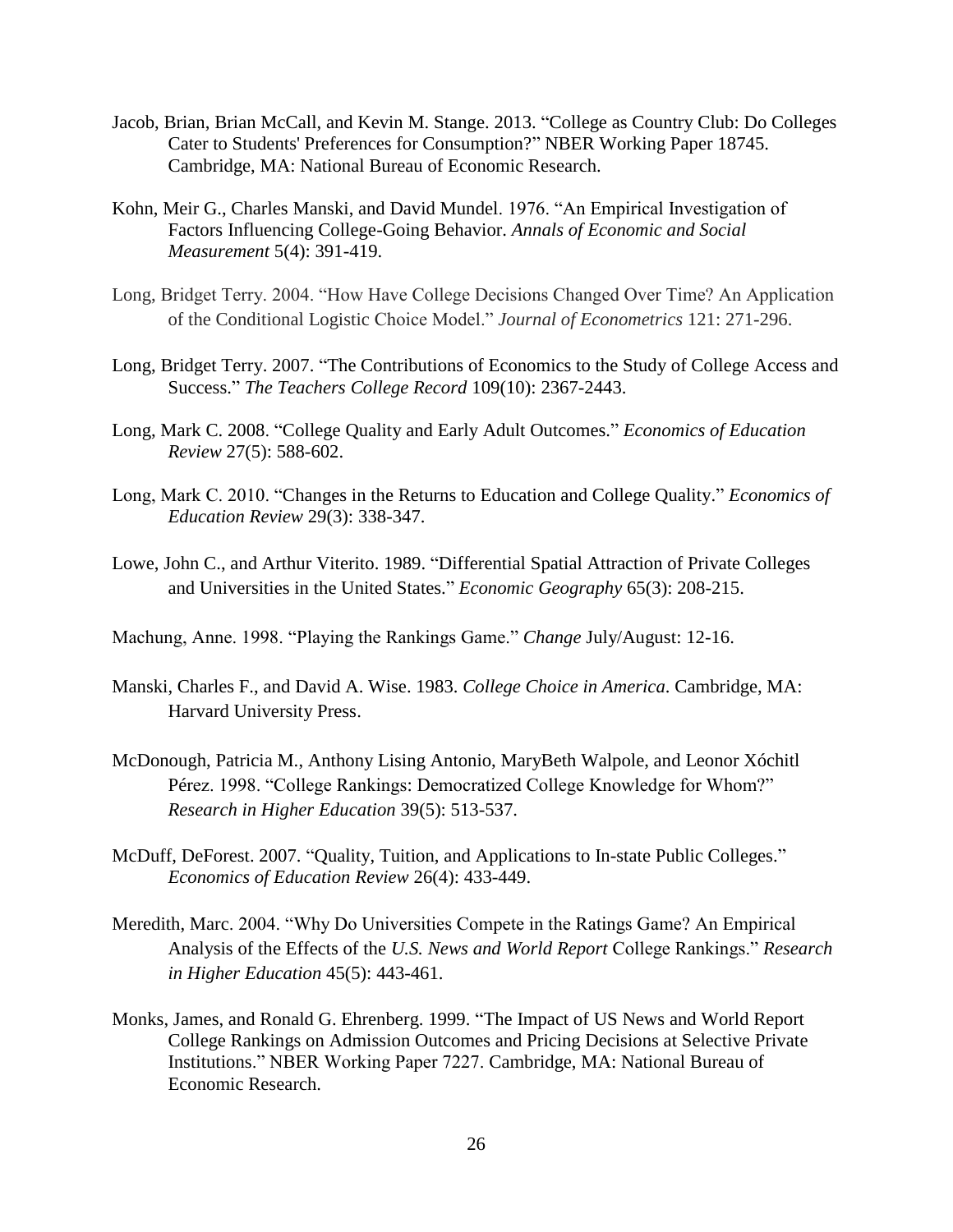- Morse, Bob. 2012. "Emory University Misreported Admissions Data." U.S. News & World Report, blog of August 17, 2012, available at [http://www.usnews.com/education/blogs/college-rankings-blog/2012/08/17/emory](http://www.usnews.com/education/blogs/college-rankings-blog/2012/08/17/emory-university-misreported-admissions-data)[university-misreported-admissions-data.](http://www.usnews.com/education/blogs/college-rankings-blog/2012/08/17/emory-university-misreported-admissions-data) Accessed August 8, 2015.
- Nurnberg, Peter, Morton Schapiro, and David Zimmerman. 2012. "Students Choosing Colleges: Understanding the Matriculation Decision at a Highly Selective Private Institution." *Economics of Education Review* 31(1): 1-8.
- Orsuwan, Meechai, and Ronald H. Heck. 2009. "Merit-based Student Aid and Freshman Interstate College Migration: Testing a Dynamic Model of Policy Change." *Research in Higher Education* 50(1): 24-51.
- Ren, Siyuan. 2013. "The Impact of U.S. News & World Report College Rankings: An Update to Monks and Ehrenberg." M.A. Thesis, College of Education, Pennsylvania State University.
- Rizzo, Michael J., and Ronald E. Ehrenberg. 2004. "Resident and Nonresident Tuition and Enrollment at Flagship State Universities." In Caroline Hoxby (Ed.), *College Choices: The Economics of Where to Go, When to Go, and How to Pay for It* (pp. 303–349). Chicago: University of Chicago Press.
- Sjoquist, David L., and John V. Winters. 2013. "The Effects of HOPE on Post-College Retention in the Georgia Workforce." *Regional Science and Urban Economics* 43(3): 479-490.
- Sjoquist, David L., and John V. Winters. 2014. "Merit Aid and Post-College Retention in the State." *Journal of Urban Economics* 80: 39-50.
- Sjoquist, David L., and John V. Winters. 2015. "State Merit-based Financial Aid Programs and College Attainment." *Journal of Regional Science* 55(3): 364-390.
- Webster, Thomas J. 2001. "A Principal Component Analysis of the *U.S. News & World Report* Tier Rankings of Colleges and Universities." *Economics of Education Review* 20(3): 235- 244.
- Weiler, William C. 1996. "Factors Influencing the Matriculation Choices of High Ability Students." *Economics of Education Review* 15(1): 23-36.
- Winters, John V. 2012. "Cohort Crowding and Nonresident College Enrollment." *Economics of Education Review* 31(3): 30-40.
- Zhang, Liang, and Erik C. Ness. 2010. "Does State Merit-based Aid Stem Brain Drain?" *Educational Evaluation and Policy Analysis* 32(2): 143-165.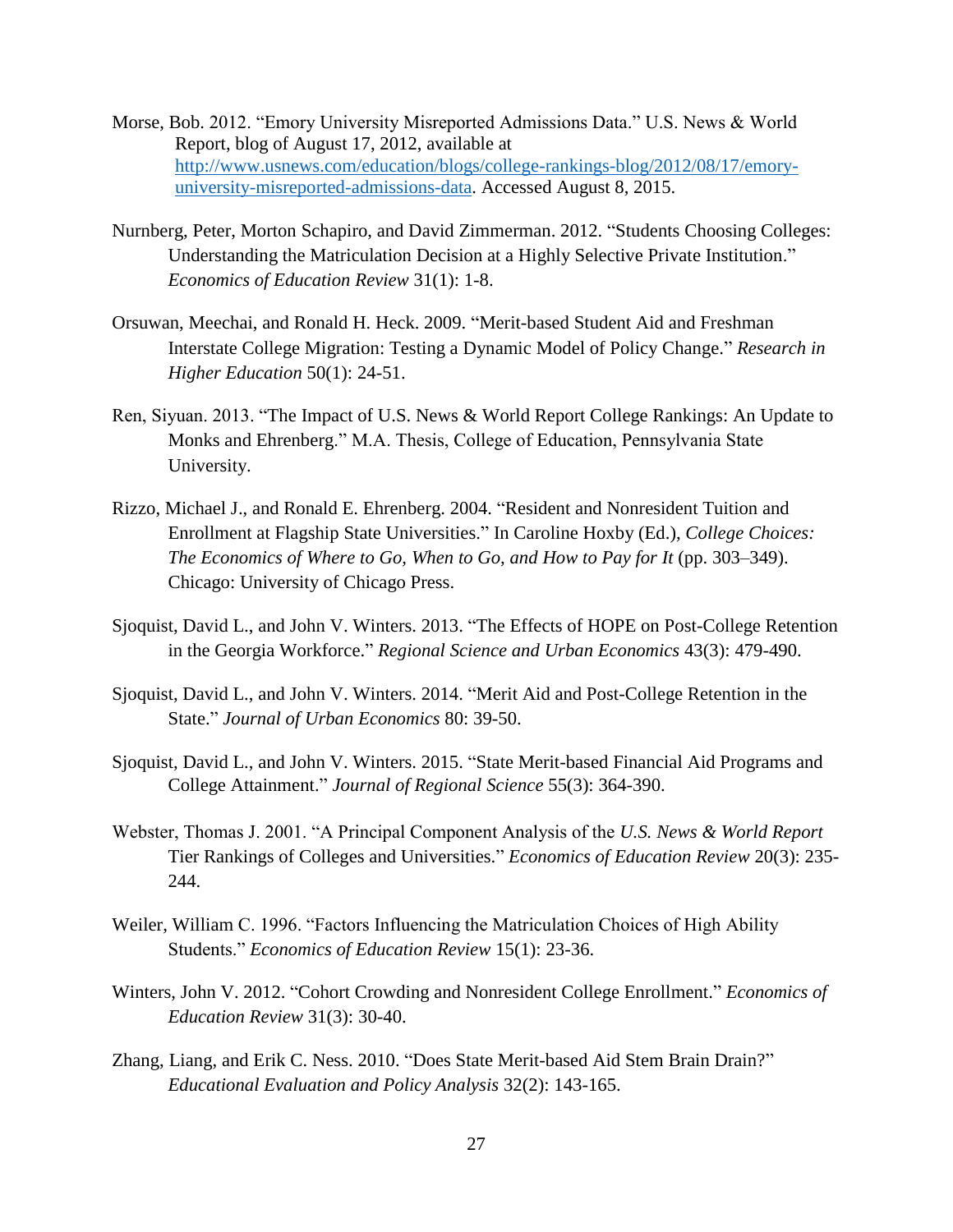|                | Table 1. States with Strong ivierit Ald 1 rogi allis |                                                      |  |  |  |  |
|----------------|------------------------------------------------------|------------------------------------------------------|--|--|--|--|
| <b>State</b>   | <b>Year Enacted</b>                                  | Program Name                                         |  |  |  |  |
| Florida        | 1997                                                 | Florida Bright Futures Scholarship                   |  |  |  |  |
| Georgia        | 1993                                                 | Georgia HOPE Scholarship                             |  |  |  |  |
| Kentucky       | 1999                                                 | Kentucky Educational Excellence Scholarship          |  |  |  |  |
| Louisiana      | 1998                                                 | Louisiana TOPS Scholarship                           |  |  |  |  |
| Nevada         | 2000                                                 | Nevada Millennium Scholarship                        |  |  |  |  |
| New Mexico     | 1997                                                 | New Mexico Lottery Success Scholarship               |  |  |  |  |
| South Carolina | 1998                                                 | South Carolina LIFE Scholarship and HOPE Scholarship |  |  |  |  |
| Tennessee      | 2003                                                 | Tennessee HOPE Scholarship                           |  |  |  |  |
| West Virginia  | 2002                                                 | West Virginia PROMISE Scholarship                    |  |  |  |  |
|                |                                                      |                                                      |  |  |  |  |

**Table 1: States with Strong Merit Aid Programs** 

Sources: Sjoquist and Winters (2014, 2015).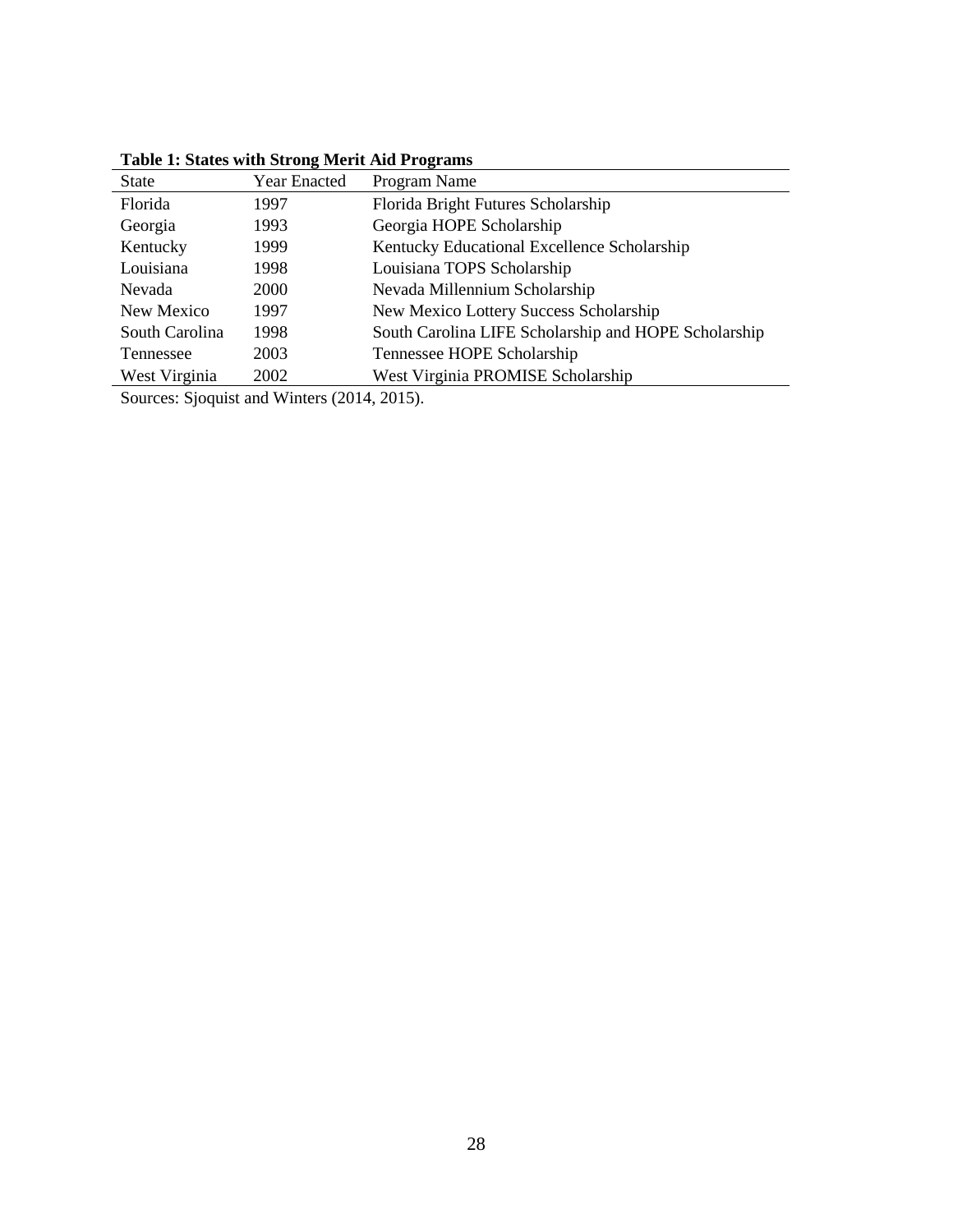|                                                 | <b>Strong Merit States</b> |           | <b>Non-Merit States</b> |           |
|-------------------------------------------------|----------------------------|-----------|-------------------------|-----------|
|                                                 | Mean                       | Std. Dev. | Mean                    | Std. Dev. |
| Log Recent FTF Out-of-State Enrollment Measures |                            |           |                         |           |
| Top 15 - Universities and Colleges              | 4.945                      | 0.868     | 5.389                   | 0.848     |
| Top 15 - National Universities                  | 4.557                      | 0.918     | 4.978                   | 0.905     |
| Top 15 - National LACs                          | 3.751                      | 0.828     | 4.243                   | 0.797     |
| 16-25 - Universities and Colleges               | 4.479                      | 0.840     | 4.951                   | 0.809     |
| 16-25 - National Universities                   | 4.302                      | 0.881     | 4.514                   | 0.925     |
| 16-25 - National LACs                           | 2.467                      | 0.941     | 3.639                   | 0.989     |
| Other Top Quartile - Universities and Colleges  | 5.350                      | 0.778     | 5.666                   | 0.894     |
| Other Top Quartile - National Universities      | 5.269                      | 0.802     | 5.496                   | 0.912     |
| Other Top Quartile - National LACs              | 2.556                      | 0.883     | 3.514                   | 1.108     |
| Second Quartile - Universities and Colleges     | 5.817                      | 0.750     | 6.381                   | 0.765     |
| Second Quartile - National Universities         | 5.567                      | 0.731     | 6.107                   | 0.858     |
| Second Quartile - National LACs                 | 4.228                      | 0.968     | 4.809                   | 0.667     |
| Third Quartile - Universities and Colleges      | 5.992                      | 0.875     | 6.230                   | 0.742     |
| Third Quartile - National Universities          | 5.837                      | 0.959     | 6.039                   | 0.778     |
| Third Quartile - National LACs                  | 3.783                      | 0.638     | 4.341                   | 0.756     |
| Fourth Quartile - Universities and Colleges     | 4.660                      | 0.752     | 5.432                   | 1.029     |
| Fourth Quartile - National Universities         | 4.373                      | 0.816     | 5.028                   | 1.164     |
| Fourth Quartile - National LACs                 | 2.962                      | 0.960     | 4.134                   | 0.906     |
|                                                 |                            |           |                         |           |
| <b>State Control Variables</b>                  |                            |           |                         |           |
| Log population age 18                           | 10.945                     | 0.700     | 10.864                  | 0.902     |
| Unemployment rate                               | 6.484                      | 2.116     | 5.274                   | 1.797     |
| Log median household income                     | 10.405                     | 0.282     | 10.570                  | 0.300     |
| Log in-state tuition at public flagships        | 8.065                      | 0.601     | 8.407                   | 0.643     |
| Observations                                    |                            | 117       |                         | 247       |

Notes: The 13 years of data are for even years 1986-2012 excluding 1990.

The 1988 flow for West Virginia to LACs ranked 16-25 was zero; the missing log value was recoded to equal -1. All other flows considered were greater than zero.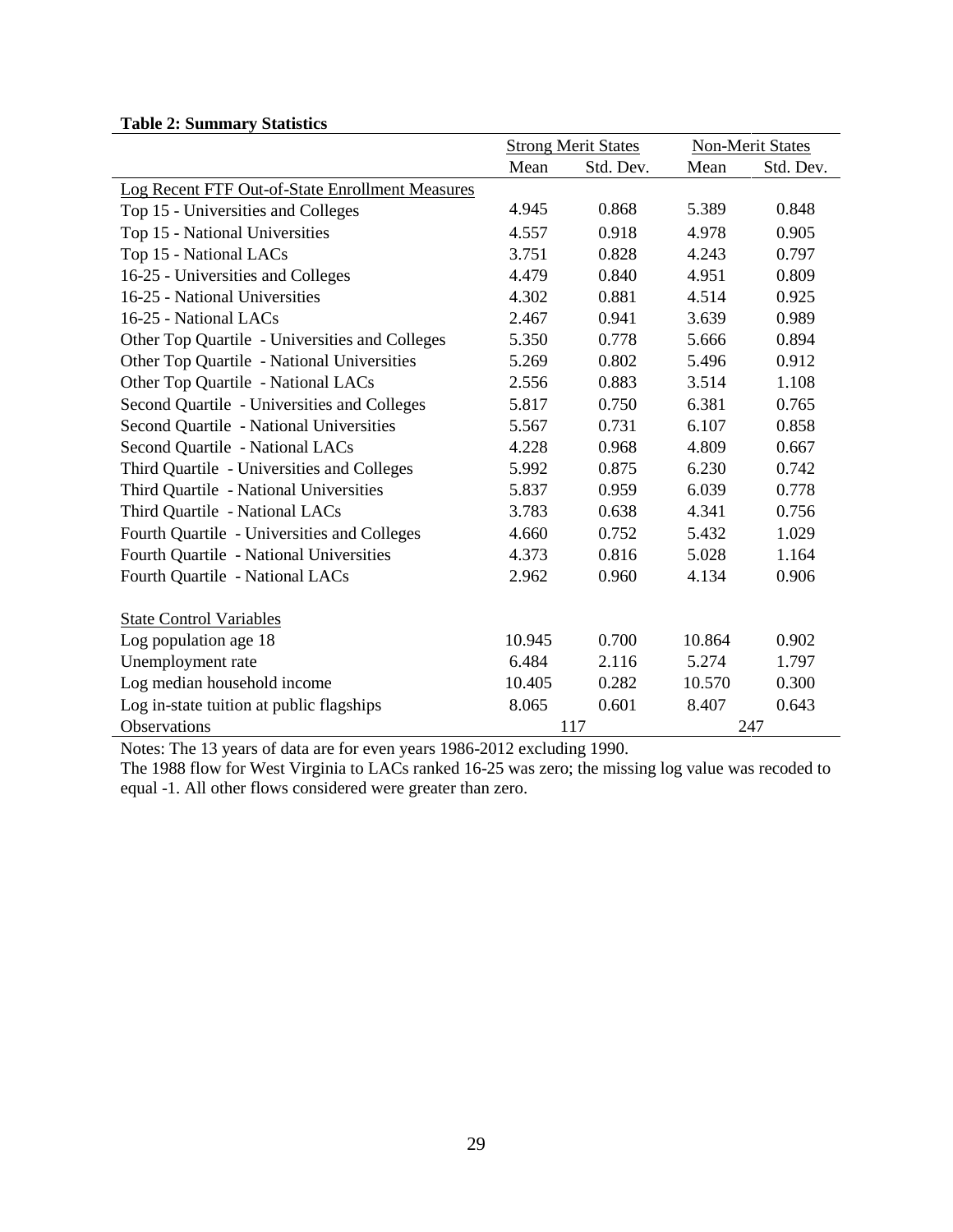| Table 5: Effects of Strong Merit Aid on Log Recent FTF Enrollment Out-Migration by Type of Institution |          |               |               |               |               |               |  |  |
|--------------------------------------------------------------------------------------------------------|----------|---------------|---------------|---------------|---------------|---------------|--|--|
|                                                                                                        | (1)      | (2)           | (3)           | (4)           | (5)           | (6)           |  |  |
|                                                                                                        | Top      | Ranks         | Other Top     | Second        | Third         | Fourth        |  |  |
| <b>Institution Type:</b>                                                                               | 15       | $16 - 25$     | Quartile      | Quartile      | Quartile      | Quartile      |  |  |
| A. Universities and Colleges                                                                           |          |               |               |               |               |               |  |  |
| <b>Strong Merit</b>                                                                                    | $-0.027$ | $-0.239$      | $-0.212$      | $-0.239$      | $-0.346$      | $-0.327$      |  |  |
|                                                                                                        | (0.037)  | $(0.063)$ *** | $(0.089)$ **  | $(0.064)$ *** | $(0.061)$ *** | $(0.064)$ *** |  |  |
| <b>B.</b> National Universities                                                                        |          |               |               |               |               |               |  |  |
| <b>Strong Merit</b>                                                                                    | $-0.016$ | $-0.240$      | $-0.212$      | $-0.268$      | $-0.368$      | $-0.369$      |  |  |
|                                                                                                        | (0.034)  | $(0.071)$ *** | $(0.093)$ **  | $(0.072)$ *** | $(0.065)$ *** | $(0.076)$ *** |  |  |
| C. National LACs                                                                                       |          |               |               |               |               |               |  |  |
| <b>Strong Merit</b>                                                                                    | $-0.029$ | $-0.184$      | $-0.332$      | $-0.137$      | $-0.202$      | $-0.167$      |  |  |
|                                                                                                        | (0.042)  | $(0.081)$ **  | $(0.076)$ *** | $(0.072)*$    | $(0.113)*$    | (0.109)       |  |  |

**Table 3: Effects of Strong Merit Aid on Log Recent FTF Enrollment Out-Migration by Type of Institution** 

Note: Standard errors in parentheses are clustered by state of origin. Weak merit states are excluded from the control group. All regressions include 364 state-year observations. All regressions include state fixed effects, year fixed effects, region-byyear fixed effects, and state control variables.

\*Significant at 10% level based on clustered standard errors; \*\*Significant at 5% level; \*\*\*Significant at 1% level.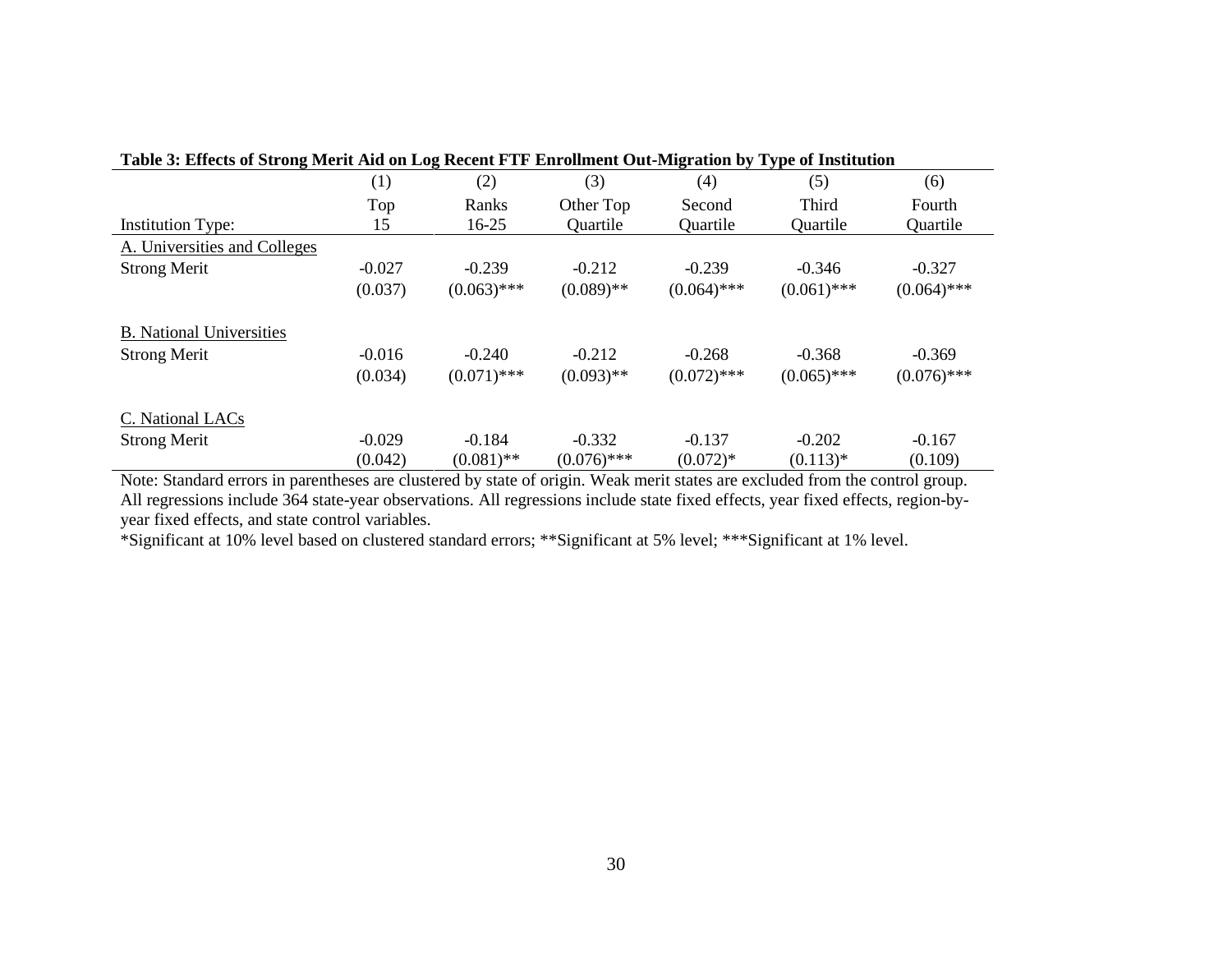|                                      | (1)               | (2)                | (3)               | (4)                |
|--------------------------------------|-------------------|--------------------|-------------------|--------------------|
| <b>Institution Type:</b>             | First<br>Quartile | Second<br>Quartile | Third<br>Quartile | Fourth<br>Quartile |
|                                      |                   |                    |                   |                    |
| A. Public Universities and Colleges  |                   |                    |                   |                    |
| <b>Strong Merit</b>                  | $-0.270$          | $-0.264$           | $-0.404$          | $-0.325$           |
|                                      | $(0.101)$ **      | $(0.085)$ ***      | $(0.076)$ ***     | $(0.080)$ ***      |
| B. Private Universities and Colleges |                   |                    |                   |                    |
| <b>Strong Merit</b>                  | $-0.085$          | $-0.189$           | $-0.131$          | $-0.232$           |
|                                      | $(0.043)*$        | $(0.038)$ ***      | $(0.068)*$        | $(0.071)$ ***      |

**Table 4: Effects of Strong Merit Aid on Enrollment - Separately for Public and Private Institutions** 

Note: Standard errors in parentheses are clustered by state of origin. Weak merit states are excluded from the control group. All regressions include state fixed effects, year fixed effects, region-by-year fixed effects, and state control variables.

\*Significant at 10% level based on clustered standard errors; \*\*Significant at 5% level; \*\*\*Significant at 1% level.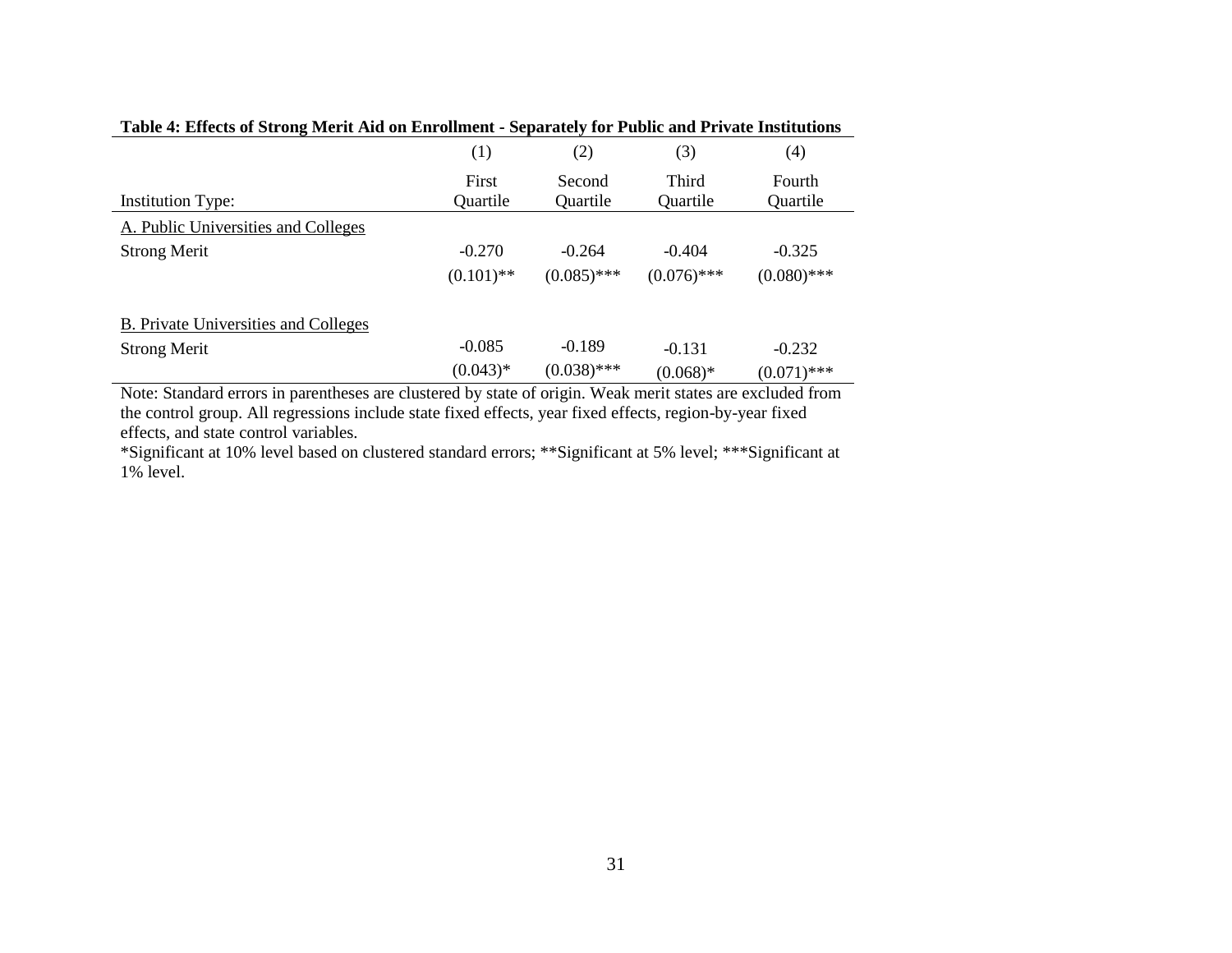| Lavie 5. Eliects of Strong inclu Alu on Eug Kecent F FF Elifonnient Out-Inigration by Teat |            |               |                  |               |               |               |  |  |
|--------------------------------------------------------------------------------------------|------------|---------------|------------------|---------------|---------------|---------------|--|--|
|                                                                                            | (1)<br>Top | (2)<br>Ranks  | (3)<br>Other Top | (4)<br>Second | (5)<br>Third  | (6)<br>Fourth |  |  |
| <b>Institution Type:</b>                                                                   | 15         | 16-25         | Quartile         | Quartile      | Quartile      | Quartile      |  |  |
| Universities and Colleges                                                                  |            |               |                  |               |               |               |  |  |
| Strong Merit*Year1994                                                                      | 0.041      | $-0.011$      | 0.033            | $-0.153$      | $-0.202$      | $-0.144$      |  |  |
|                                                                                            | (0.041)    | (0.054)       | (0.058)          | $(0.049)$ *** | $(0.057)$ *** | (0.107)       |  |  |
| Strong Merit*Year1996                                                                      | 0.030      | $-0.233$      | $-0.066$         | $-0.220$      | $-0.425$      | $-0.374$      |  |  |
|                                                                                            | (0.047)    | $(0.083)$ *** | (0.074)          | $(0.052)$ *** | $(0.069)$ *** | $(0.119)$ *** |  |  |
| Strong Merit*Year1998                                                                      | 0.053      | $-0.139$      | $-0.037$         | $-0.060$      | $-0.170$      | $-0.084$      |  |  |
|                                                                                            | (0.055)    | $(0.079)*$    | (0.100)          | (0.083)       | $(0.081)$ **  | (0.134)       |  |  |
| Strong Merit*Year2000                                                                      | $-0.028$   | $-0.191$      | $-0.163$         | $-0.250$      | $-0.223$      | $-0.293$      |  |  |
|                                                                                            | (0.071)    | $(0.082)$ **  | $(0.095)*$       | $(0.083)$ *** | $(0.098)$ **  | $(0.125)$ **  |  |  |
| Strong Merit*Year2002                                                                      | $-0.042$   | $-0.251$      | $-0.197$         | $-0.232$      | $-0.338$      | $-0.307$      |  |  |
|                                                                                            | (0.057)    | $(0.084)$ *** | $(0.082)$ **     | $(0.088)$ **  | $(0.100)$ *** | $(0.138)$ **  |  |  |
| Strong Merit*Year2004                                                                      | $-0.044$   | $-0.177$      | $-0.202$         | $-0.235$      | $-0.412$      | $-0.495$      |  |  |
|                                                                                            | (0.059)    | (0.105)       | $(0.083)$ **     | $(0.081)$ *** | $(0.098)$ *** | $(0.245)*$    |  |  |
| Strong Merit*Year2006                                                                      | 0.025      | $-0.269$      | $-0.257$         | $-0.235$      | $-0.276$      | $-0.393$      |  |  |
|                                                                                            | (0.066)    | $(0.100)$ **  | $(0.112)$ **     | $(0.070)$ *** | $(0.086)$ *** | $(0.113)$ *** |  |  |
| Strong Merit*Year2008                                                                      | $-0.087$   | $-0.270$      | $-0.387$         | $-0.352$      | $-0.437$      | $-0.376$      |  |  |
|                                                                                            | (0.053)    | $(0.110)$ **  | $(0.139)$ ***    | $(0.104)$ *** | $(0.097)$ *** | $(0.103)$ *** |  |  |
| Strong Merit*Year2010                                                                      | $-0.116$   | $-0.455$      | $-0.373$         | $-0.353$      | $-0.474$      | $-0.365$      |  |  |
|                                                                                            | (0.096)    | $(0.112)$ *** | $(0.147)$ **     | $(0.112)$ *** | $(0.089)$ *** | $(0.118)$ *** |  |  |
| Strong Merit*Year2012                                                                      | $-0.035$   | $-0.260$      | $-0.259$         | $-0.263$      | $-0.521$      | $-0.413$      |  |  |
|                                                                                            | (0.111)    | $(0.098)$ **  | (0.158)          | $(0.126)$ **  | $(0.113)$ *** | $(0.129)$ *** |  |  |

|  |  | Table 5: Effects of Strong Merit Aid on Log Recent FTF Enrollment Out-Migration by Year |  |
|--|--|-----------------------------------------------------------------------------------------|--|
|  |  |                                                                                         |  |

Note: Standard errors in parentheses are clustered by state of origin. Weak merit states are excluded from the control group. All regressions include state fixed effects, year fixed effects, region-by-year fixed effects, and state control variables. \*Significant at 10% level based on clustered standard errors; \*\*Significant at 5% level; \*\*\*Significant at 1% level.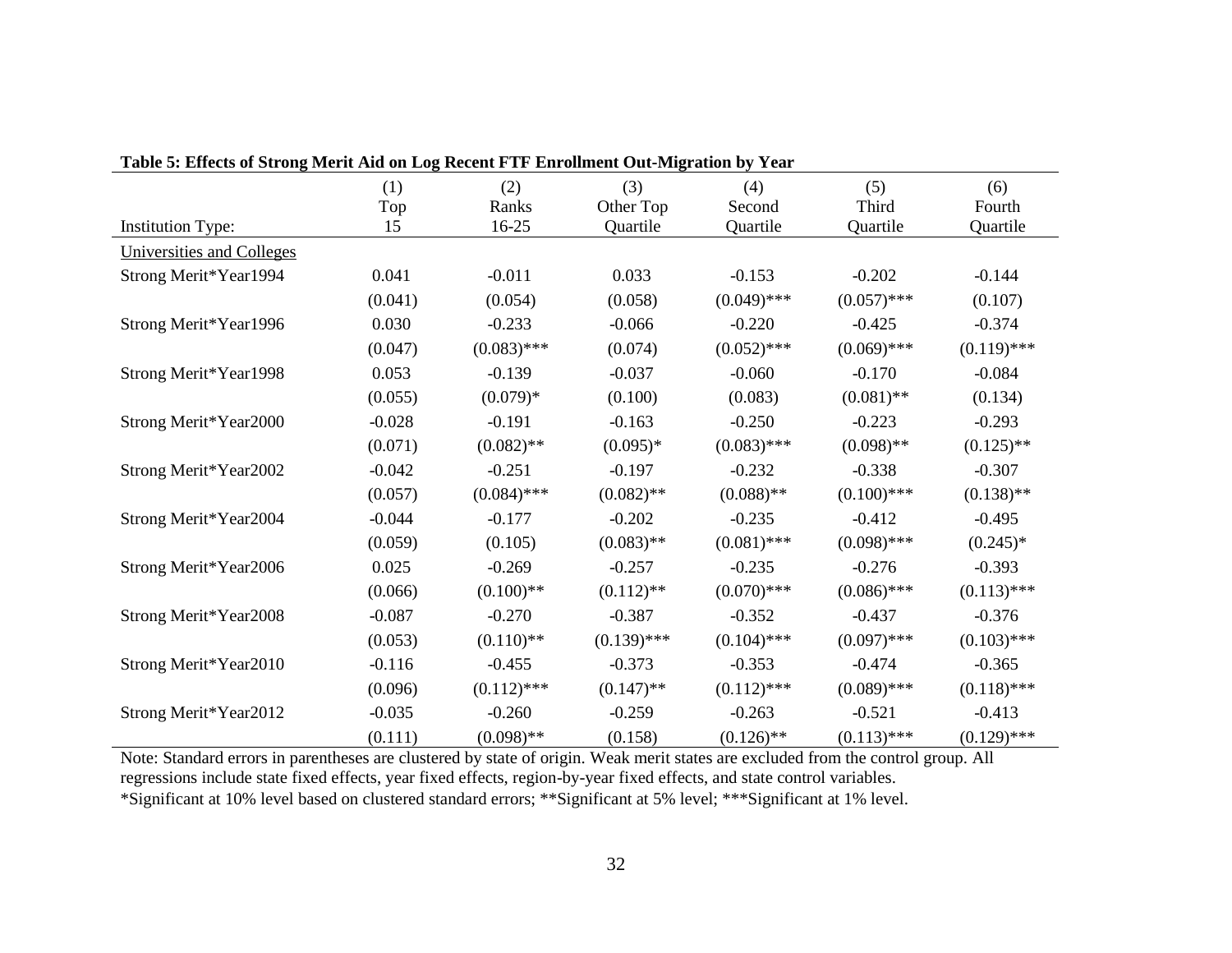| Table v. Effects of Strong Merri Alu - Restricted to 0 Tears Defore and Arter Adoption in Merri States |          |              |               |               |               |               |
|--------------------------------------------------------------------------------------------------------|----------|--------------|---------------|---------------|---------------|---------------|
|                                                                                                        | (1)      | (2)          | (3)           | (4)           | (5)           | (6)           |
|                                                                                                        | Top      | Ranks        | Other Top     | Second        | Third         | Fourth        |
| <b>Institution Type:</b>                                                                               | 15       | 16-25        | Quartile      | Quartile      | Quartile      | Quartile      |
| A. Universities and Colleges                                                                           |          |              |               |               |               |               |
| <b>Strong Merit</b>                                                                                    | 0.004    | $-0.146$     | $-0.128$      | $-0.167$      | $-0.263$      | $-0.298$      |
|                                                                                                        | (0.026)  | $(0.054)$ ** | $(0.059)*$    | $(0.043)$ *** | $(0.045)$ *** | $(0.064)$ *** |
| <b>B.</b> National Universities                                                                        |          |              |               |               |               |               |
| <b>Strong Merit</b>                                                                                    | 0.032    | $-0.144$     | $-0.119$      | $-0.212$      | $-0.272$      | $-0.359$      |
|                                                                                                        | (0.024)  | $(0.059)$ ** | $(0.062)*$    | $(0.050)$ *** | $(0.047)$ *** | $(0.091)$ *** |
| C. National LACs                                                                                       |          |              |               |               |               |               |
| <b>Strong Merit</b>                                                                                    | $-0.033$ | $-0.141$     | $-0.360$      | $-0.018$      | $-0.164$      | $-0.055$      |
|                                                                                                        | (0.046)  | (0.098)      | $(0.085)$ *** | (0.048)       | $(0.089)*$    | (0.101)       |

|  |  | Table 6: Effects of Strong Merit Aid - Restricted to 6 Years Before and After Adoption in Merit States |  |
|--|--|--------------------------------------------------------------------------------------------------------|--|
|--|--|--------------------------------------------------------------------------------------------------------|--|

Note: Standard errors in parentheses are clustered by state of origin. Weak merit states are excluded from the control group. All regressions include state fixed effects, year fixed effects, region-by-year fixed effects, and state control variables. \*Significant at 10% level based on clustered standard errors; \*\*Significant at 5% level; \*\*\*Significant at 1% level.